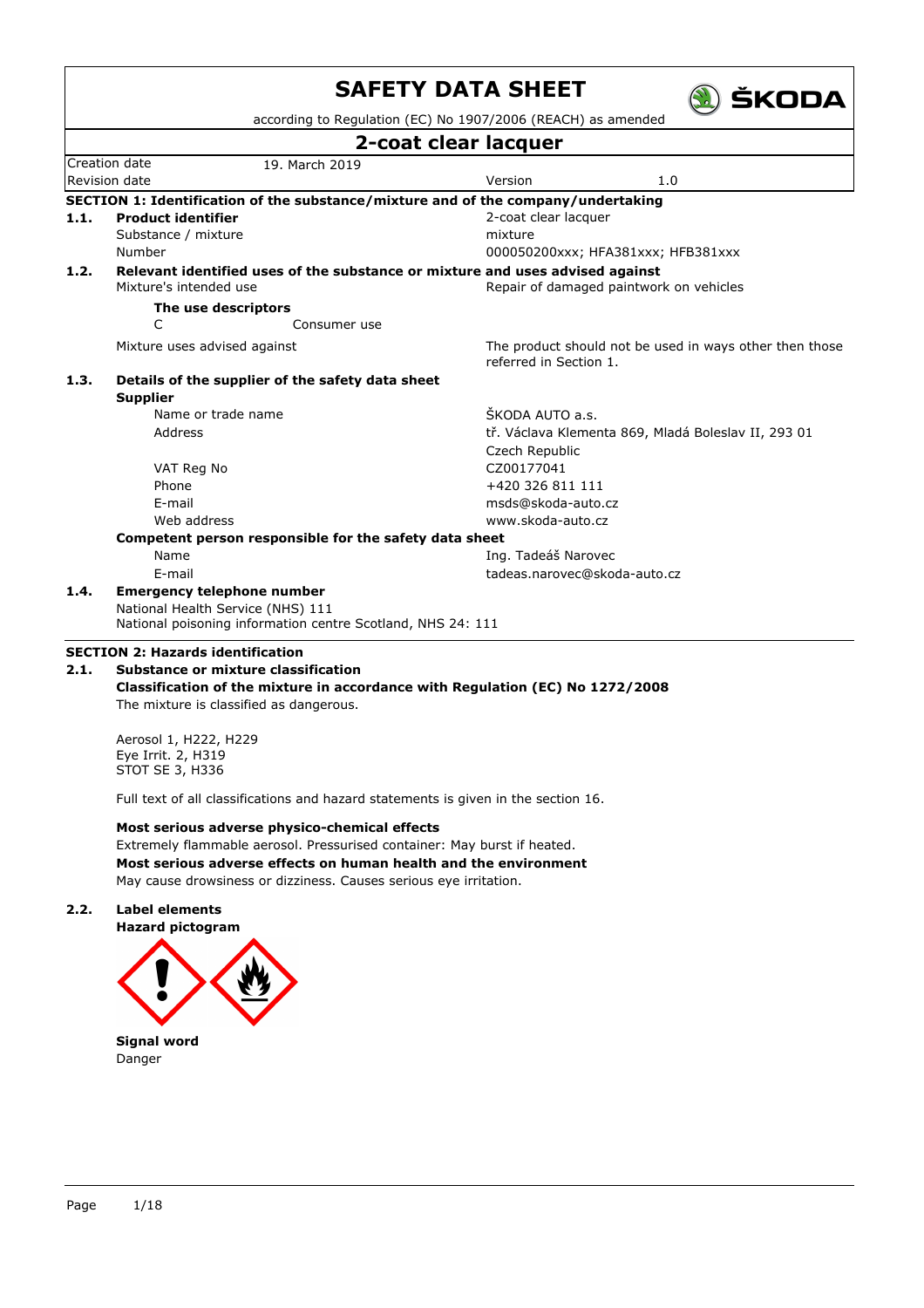

according to Regulation (EC) No 1907/2006 (REACH) as amended

### **2-coat clear lacquer**

|                                         |                                                                       | z-cuat cical lacyuci |                                                                                         |  |
|-----------------------------------------|-----------------------------------------------------------------------|----------------------|-----------------------------------------------------------------------------------------|--|
| Creation date                           | 19. March 2019                                                        |                      |                                                                                         |  |
| Revision date                           |                                                                       | Version              | 1.0                                                                                     |  |
| <b>Hazardous substances</b>             |                                                                       |                      |                                                                                         |  |
| n-butyl acetate                         |                                                                       |                      |                                                                                         |  |
| acetone                                 |                                                                       |                      |                                                                                         |  |
| isopropanol                             |                                                                       |                      |                                                                                         |  |
| ethyl acetate<br>n-butyl methacrylate   |                                                                       |                      |                                                                                         |  |
| <b>Hazard statements</b>                |                                                                       |                      |                                                                                         |  |
| H <sub>222</sub>                        | Extremely flammable aerosol.                                          |                      |                                                                                         |  |
| H <sub>229</sub>                        | Pressurised container: May burst if heated.                           |                      |                                                                                         |  |
| H319                                    | Causes serious eye irritation.                                        |                      |                                                                                         |  |
| H336                                    | May cause drowsiness or dizziness.                                    |                      |                                                                                         |  |
|                                         |                                                                       |                      |                                                                                         |  |
| <b>Precautionary statements</b><br>P101 |                                                                       |                      |                                                                                         |  |
|                                         | If medical advice is needed, have product container or label at hand. |                      |                                                                                         |  |
| P102                                    | Keep out of reach of children.                                        |                      |                                                                                         |  |
| P103                                    | Read label before use.                                                |                      |                                                                                         |  |
| P210                                    | smoking.                                                              |                      | Keep away from heat, hot surfaces, sparks, open flames and other ignition sources. No   |  |
| P211                                    | Do not spray on an open flame or other ignition source.               |                      |                                                                                         |  |
| P251                                    | Do not pierce or burn, even after use.                                |                      |                                                                                         |  |
| P261                                    | Avoid breathing mist/vapours/spray.                                   |                      |                                                                                         |  |
| P271                                    | Use only outdoors or in a well-ventilated area.                       |                      |                                                                                         |  |
| P305+P351+P338                          | present and easy to do. Continue rinsing.                             |                      | IF IN EYES: Rinse cautiously with water for several minutes. Remove contact lenses, if  |  |
| P312                                    | Call a doctor if you feel unwell.                                     |                      |                                                                                         |  |
| P337+P313                               | If eye irritation persists: Get medical advice/attention.             |                      |                                                                                         |  |
| P410+P412                               | Protect from sunlight. Do no expose to temperatures exceeding 50 °C.  |                      |                                                                                         |  |
| P501                                    | waste or by returning to the supplier.                                |                      | Dispose of contents/container to by handing over to the person authorized to dispose of |  |
| <b>Supplemental information</b>         |                                                                       |                      |                                                                                         |  |
| <b>EUH 208</b>                          | Contains n-butyl methacrylate. May produce an allergic reaction.      |                      |                                                                                         |  |
| <b>VOC</b>                              |                                                                       | 87.8%                |                                                                                         |  |
| Dry matter                              |                                                                       | 12.0 % volume        |                                                                                         |  |
| VOC limit value                         |                                                                       | cat. B (e) : 840 g/l |                                                                                         |  |
| condition                               | Max. VOC content in the product in its ready to use                   | 87.69 %              |                                                                                         |  |
| <b>Other hazards</b><br>2.3.            |                                                                       |                      |                                                                                         |  |

Mixture does not contain any substance meet the criteria for PBT or vPvB in accordance with Annex XIII of Regulation (EC) No. 1907/2006 (REACH) as amended.

### **SECTION 3: Composition/information on ingredients**

### **3.2. Mixtures**

### **Chemical characterization**

Mixture of substances and additives specified below.

**Mixture contains these hazardous substances and substances with the highest permissible concentration in the working environment**

| Identification numbers                                                                                             | Substance name   | Content<br>in $%$<br>weight | Classification according to<br>Regulation (EC) No 1272/2008 | Note. |
|--------------------------------------------------------------------------------------------------------------------|------------------|-----------------------------|-------------------------------------------------------------|-------|
| Index: 607-025-00-1<br>CAS: 123-86-4<br>IEC: 204-658-1<br>Registration number:<br>01-2119485493-29-<br><b>XXXX</b> | In-butyl acetate | $10 - 25$                   | Flam. Lig. 3, H226<br>STOT SE 3, H336                       |       |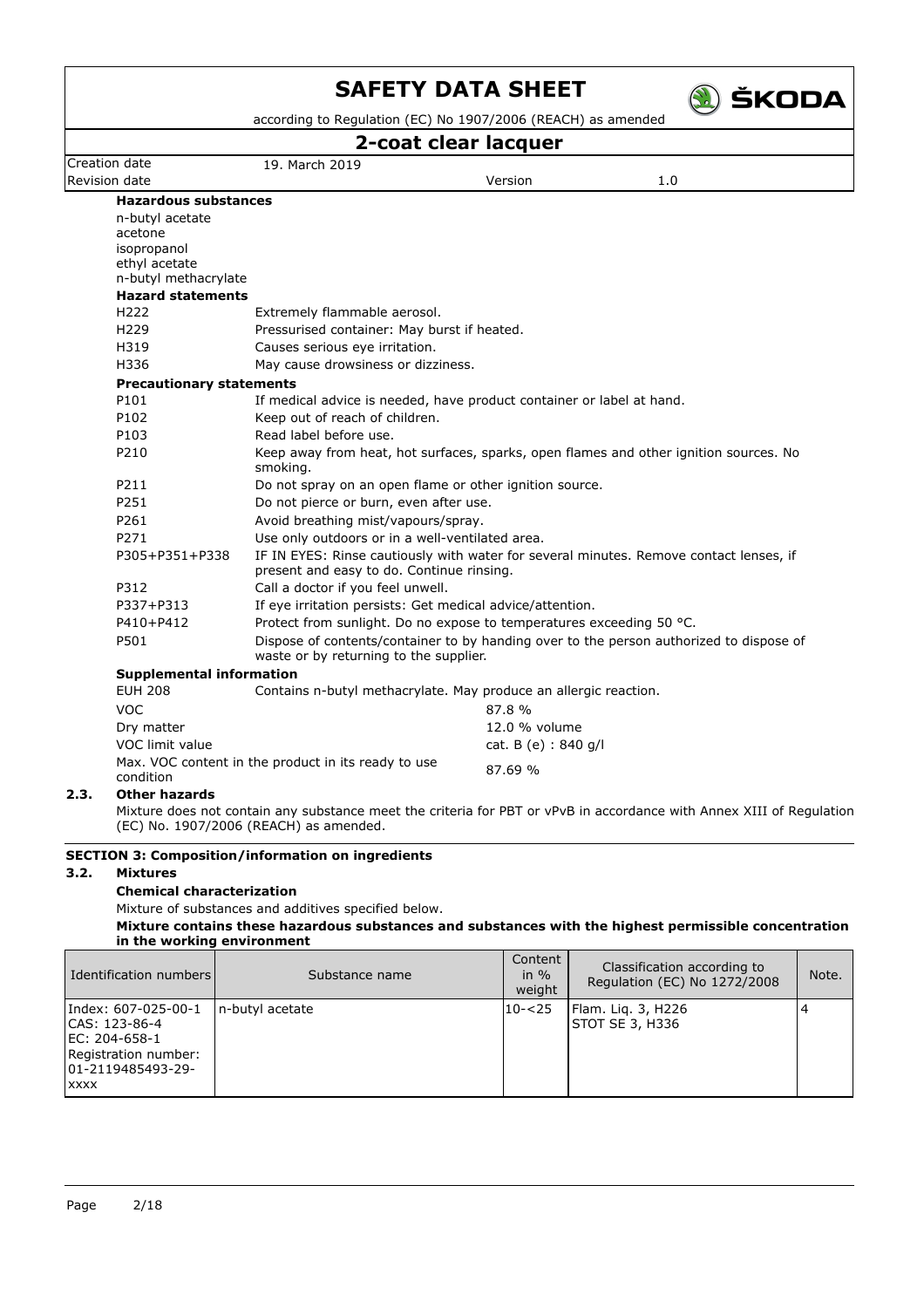

according to Regulation (EC) No 1907/2006 (REACH) as amended

## **2-coat clear lacquer**

| Creation date                                                                                                     | 19. March 2019                  |                             |                                                                                                                                                                                  |               |
|-------------------------------------------------------------------------------------------------------------------|---------------------------------|-----------------------------|----------------------------------------------------------------------------------------------------------------------------------------------------------------------------------|---------------|
| Revision date                                                                                                     |                                 | Version                     | 1.0                                                                                                                                                                              |               |
| Identification numbers                                                                                            | Substance name                  | Content<br>in $%$<br>weight | Classification according to<br>Regulation (EC) No 1272/2008                                                                                                                      | Note.         |
| Index: 606-001-00-8<br>CAS: 67-64-1<br>EC: 200-662-2<br>Registration number:<br>01-2119471330-49-<br><b>XXXX</b>  | acetone                         | $10 - 25$                   | Flam. Liq. 2, H225<br>Eye Irrit. 2, H319<br>STOT SE 3, H336                                                                                                                      | 4             |
| Index: 601-003-00-5<br>CAS: 74-98-6<br>EC: 200-827-9<br>Registration number:<br>01-2119486944-21-<br><b>XXXX</b>  | propane                         | $10 - 25$                   | Flam. Gas 1, H220<br>Press. Gas (compressed gas),<br>H <sub>280</sub>                                                                                                            | 3             |
| Index: 601-004-00-0<br>CAS: 106-97-8<br>EC: 203-448-7<br>Registration number:<br>01-2119474691-32-<br><b>XXXX</b> | butane                          | $10 - 25$                   | Flam. Gas 1, H220<br>Press. Gas (compressed gas),<br>H <sub>280</sub>                                                                                                            | 1, 3, 4,<br>5 |
| Index: 603-117-00-0<br>CAS: 67-63-0<br>EC: 200-661-7<br>Registration number:<br>01-2119457558-25                  | isopropanol                     | $5 - 10$                    | Flam. Liq. 2, H225<br>Eye Irrit. 2, H319<br>STOT SE 3, H336                                                                                                                      | 4             |
| Index: 601-004-00-0<br>CAS: 75-28-5<br>EC: 200-857-2<br>Registration number:<br>01-2119485395-27-<br><b>XXXX</b>  | and isobutane                   | $5 - 10$                    | Flam. Gas 1, H220<br>Press. Gas (compressed gas),<br>H <sub>280</sub>                                                                                                            | 1, 3, 5       |
| Index: 607-022-00-5<br>CAS: 141-78-6<br>EC: 205-500-4<br>Registration number:<br>01-2119475103-46-<br><b>XXXX</b> | ethyl acetate                   | $2,5 - 5$                   | Flam. Liq. 2, H225<br>Eye Irrit. 2, H319<br>STOT SE 3, H336                                                                                                                      | 4             |
| Index: 601-022-00-9<br>CAS: 1330-20-7<br>IEC: 215-535-7<br>Registration number:<br>01-2119488216-32               | xylene                          | $1 - 2,5$                   | Flam. Liq. 3, H226<br>Asp. Tox. 1, H304<br>Acute Tox. 4, H312+H332<br>Skin Irrit. 2, H315<br>Eye Irrit. 2, H319<br>STOT SE 3, H335<br>STOT RE 2, H373<br>Aquatic Chronic 3, H412 | 1, 4          |
| Index: 607-195-00-7<br>CAS: 108-65-6<br>EC: 203-603-9<br>Registration number:<br>01-2119475791-29-<br><b>XXXX</b> | 2-methoxy-1-methylethyl acetate | $1 - 2,5$                   | Flam. Lig. 3, H226<br>STOT SE 3, H336                                                                                                                                            | 4             |
| Index: 607-033-00-5<br>CAS: 97-88-1<br>EC: 202-615-1<br>Registration number:<br>01-2119486394-28-<br><b>XXXX</b>  | n-butyl methacrylate            | $\ge 0, 1 - 1$              | Flam. Liq. 3, H226<br>Skin Irrit. 2, H315<br>Skin Sens. 1, H317<br>Eye Irrit. 2, H319<br>STOT SE 3, H335                                                                         | 2             |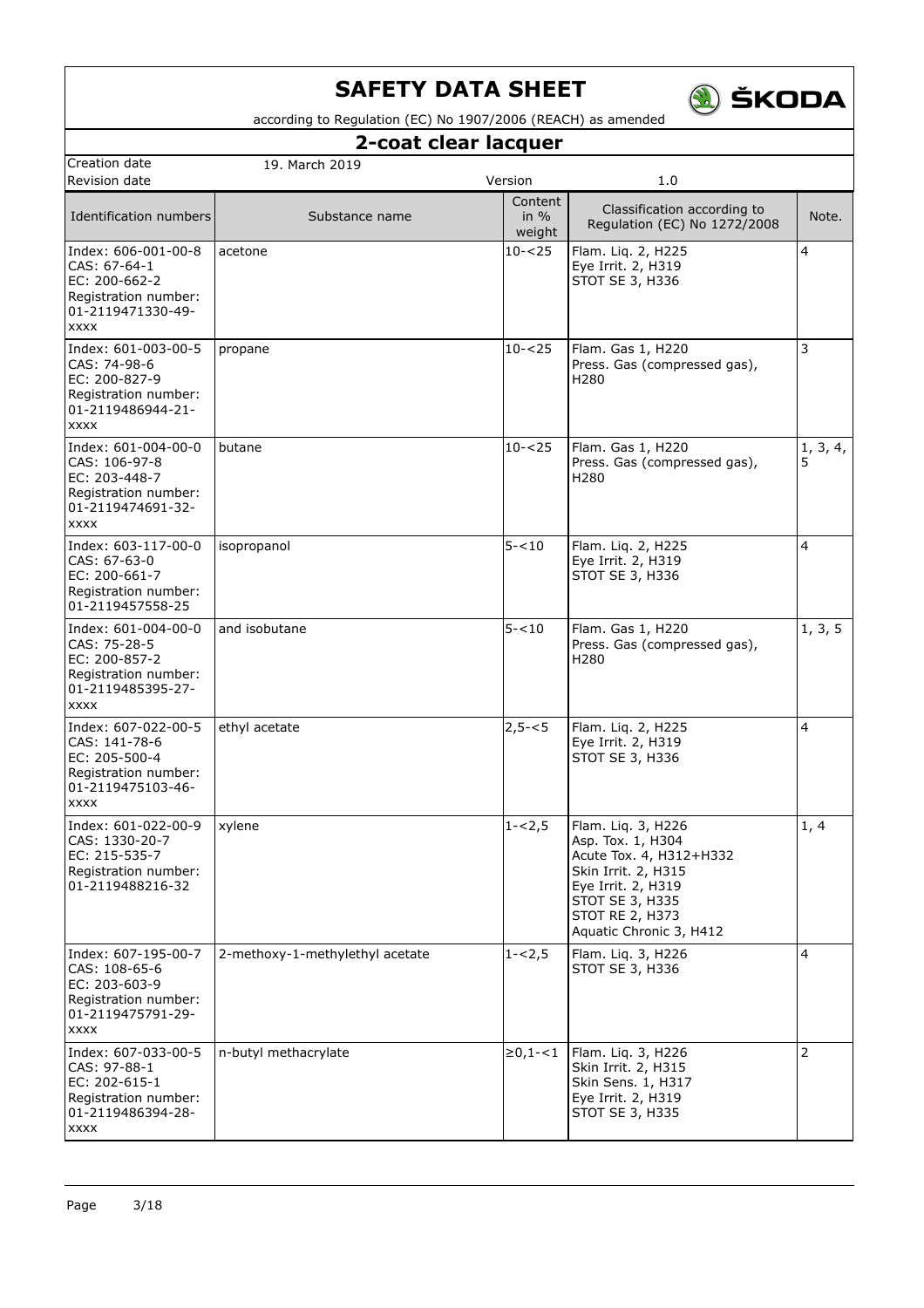

according to Regulation (EC) No 1907/2006 (REACH) as amended

### **2-coat clear lacquer**

| Creation date | . March 2019<br>19. |         |     |  |
|---------------|---------------------|---------|-----|--|
| Revision date |                     | Versior | 1.U |  |
| .             |                     |         |     |  |

#### **Notes**

- 1 Note C: Some organic substances may be marketed either in a specific isomeric form or as a mixture of several isomers. In this case the supplier must state on the label whether the substance is a specific isomer or a mixture of isomers.
- 2 Note D: Certain substances which are susceptible to spontaneous polymerisation or decomposition are generally placed on the market in a stabilised form. It is in this form that they are listed in Part 3 of Annex VI to Regulation (EC) No 1272/2008. However, such substances are sometimes placed on the market in a non-stabilised form. In this case, the supplier who places such a substance on the market must state on the label the name of the substance followed by the words "non-stabilised".
- 3 Note U (Table 3): When put on the market gases have to be classified as "Gases under pressure", in one of the groups compressed gas, liquefied gas, refrigerated liquefied gas or dissolved gas. The group depends on the physical state in which the gas is packaged and therefore has to be assigned case by case. The following codes are assigned:

Press. Gas (Comp.) Press. Gas (Liq.) Press. Gas (Ref. Liq.) Press. Gas (Diss.)

Aerosols shall not be classified as gases under pressure (See Annex I, Part 2, Section 2.3.2.1, Note 2).

- Substance for which exposure limits of Community for working environment exist.
- 5 The use of the substance is restricted by Annex XVII of REACH Regulation

Full text of all classifications and hazard statements is given in the section 16.

#### **SECTION 4: First aid measures**

#### **4.1. Description of first aid measures**

If any health problems are manifested or if in doubt, inform a doctor and show him information from this safety data sheet.

#### **Inhalation**

Terminate the exposure immediately; move the affected person to fresh air. Protect the person against growing cold. Provide medical treatment if irritation, dyspnoea or other symptoms persist.

#### **Skin contact**

Remove contaminated clothes. Wash the affected area with plenty of water, lukewarm if possible.

#### **Eye contact**

Rinse eyes immediately with a flow of running water, open the eyelids (also using force if needed); remove contact lenses immediately if worn by the affected person. Rinsing should continue at least for 10 minutes. Provide medical treatment, specialized if possible.

### **Ingestion**

In the event of issues, find medical help.

### **4.2. Most important symptoms and effects, both acute and delayed**

#### **Inhalation**

May cause drowsiness or dizziness.

- **Skin contact**
- Not expected.

#### **Eye contact**

Causes serious eye irritation.

- **Ingestion**
- Irritation, nausea.

### **4.3. Indication of any immediate medical attention and special treatment needed**

Symptomatic treatment.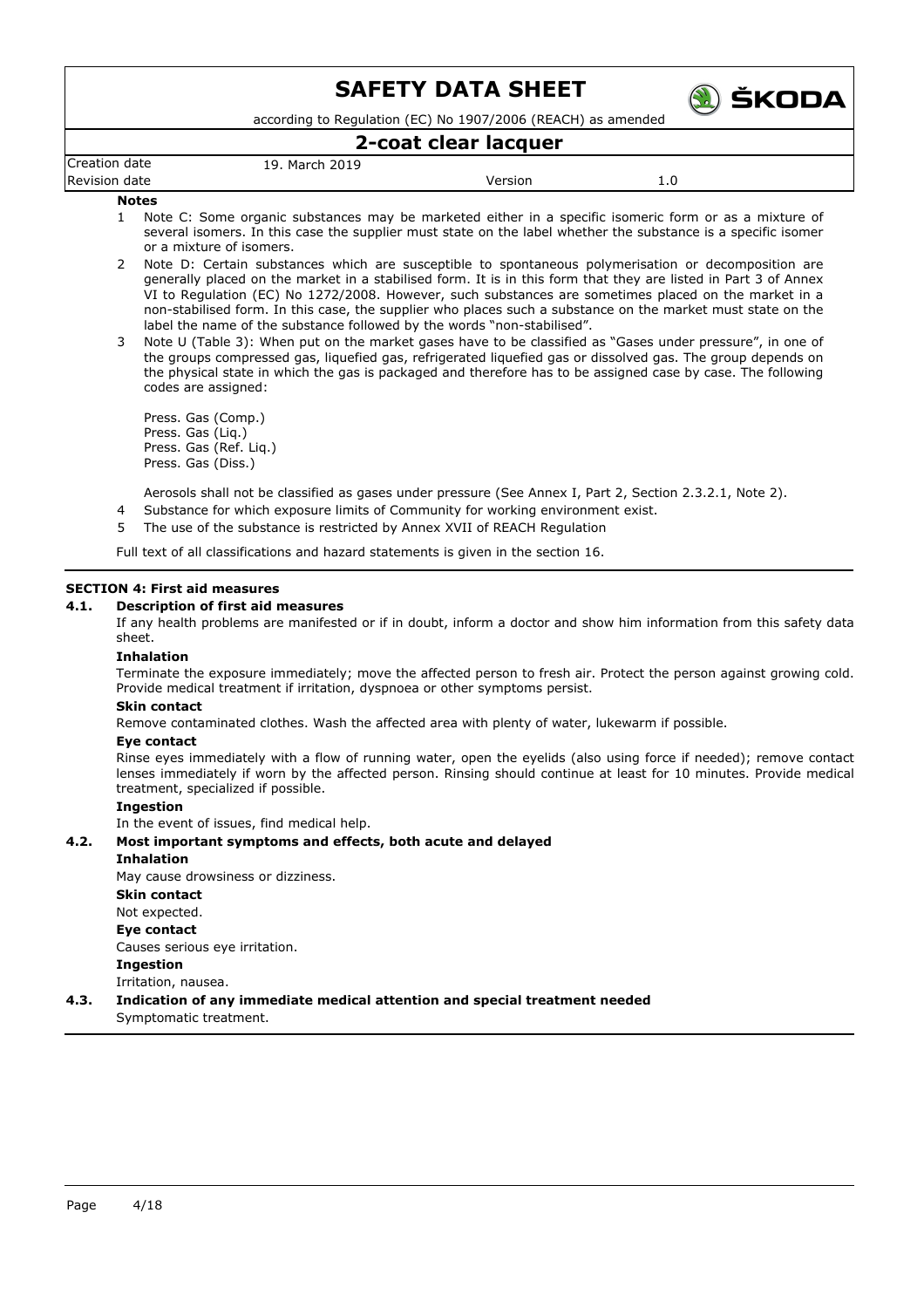

according to Regulation (EC) No 1907/2006 (REACH) as amended

### **2-coat clear lacquer**

Creation date 19. March 2019 Revision date and the version of the Version of the Version of the Version of the Version of the Version of the Version of the Version of the Version of the Version of the Version of the Version of the Version of the Versi

#### **SECTION 5: Firefighting measures**

### **5.1. Extinguishing media**

### **Suitable extinguishing media**

Alcohol-resistant foam, carbon dioxide, powder, water spray jet, water mist.

**Unsuitable extinguishing media**

Water - full jet.

### **5.2. Special hazards arising from the substance or mixture**

In the event of fire, carbon monoxide, carbon dioxide and other toxic gases may arise. Inhalation of hazardous degradation (pyrolysis) products may cause serious health damage.

#### **5.3. Advice for firefighters**

Self-Contained Breathing Apparatus (SCBA) with a chemical protection suit only where personal (close) contact is likely. Use a self-contained breathing apparatus and full-body protective clothing. Closed containers with the product near the fire should be cooled with water. Do not allow run-off of contaminated fire extinguishing material to enter drains or surface and ground water.

### **SECTION 6: Accidental release measures**

#### **6.1. Personal precautions, protective equipment and emergency procedures**

Provide sufficient ventilation. Extremely flammable aerosol. Pressurised container: May burst if heated. Remove all ignition sources. Use personal protective equipment for work. Follow the instructions in the Sections 7 and 8. Do not inhale aerosols. Prevent contact with skin and eyes.

### **6.2. Environmental precautions**

Prevent contamination of the soil and entering surface or ground water.

### **6.3. Methods and material for containment and cleaning up**

Spilled product should be covered with suitable (non-flammable) absorbing material (sand, diatomaceous earth, earth and other suitable absorption materials); to be contained in well closed containers and removed as per the Section 13. In the event of leakage of the substantial amount of the product, inform fire brigade and other competent bodies. After removal of the product, wash the contaminated site with plenty of water. Do not use solvents.

### **6.4. Reference to other sections**

See the Section 7, 8 and 13.

### **SECTION 7: Handling and storage**

### **7.1. Precautions for safe handling**

Prevent formation of gases and vapours in flammable or explosive concentrations and concentrations exceeding the occupational exposure limits. The product should be used only in the areas where it is not in contact with open fire and other ignition sources. Use non-sparking tools. Use of antistatic clothes and footwear is recommended. Do not inhale aerosols. Prevent contact with skin and eyes. No smoking. Protect against direct sunlight. Do not pierce or burn, even after use. Wash hands and exposed parts of the body thoroughly after handling. Use only outdoors or in a well-ventilated area. Use personal protective equipment as per Section 8. Observe valid legal regulations on safety and health protection.

### **7.2. Conditions for safe storage, including any incompatibilities**

Store in tightly closed containers in cold, dry and well ventilated areas designated for this purpose. Store locked up. Protect from sunlight. Keep container tightly closed. Do not expose to temperatures exceeding 50 °C.

## **7.3. Specific end use(s)**

not available

### **SECTION 8: Exposure controls/personal protection**

### **8.1. Control parameters**

The mixture contains substances for which occupational exposure limits are set.

#### **European Union**

| Substance name (component)    | Type       | Time of<br>exposure | Value                  | <b>Note</b> | Source    |
|-------------------------------|------------|---------------------|------------------------|-------------|-----------|
|                               | <b>OEL</b> | 8 hours             | 1210 mg/m <sup>3</sup> |             | EU limits |
| acetone (CAS: 67-64-1)        | <b>OEL</b> | 8 hours             | 500 ppm                |             |           |
|                               | OEL        | 8 hours             | 734 mg/m <sup>3</sup>  |             |           |
| ethyl acetate (CAS: 141-78-6) | OEL        | 8 hours             | $200$ ppm              |             | EU limits |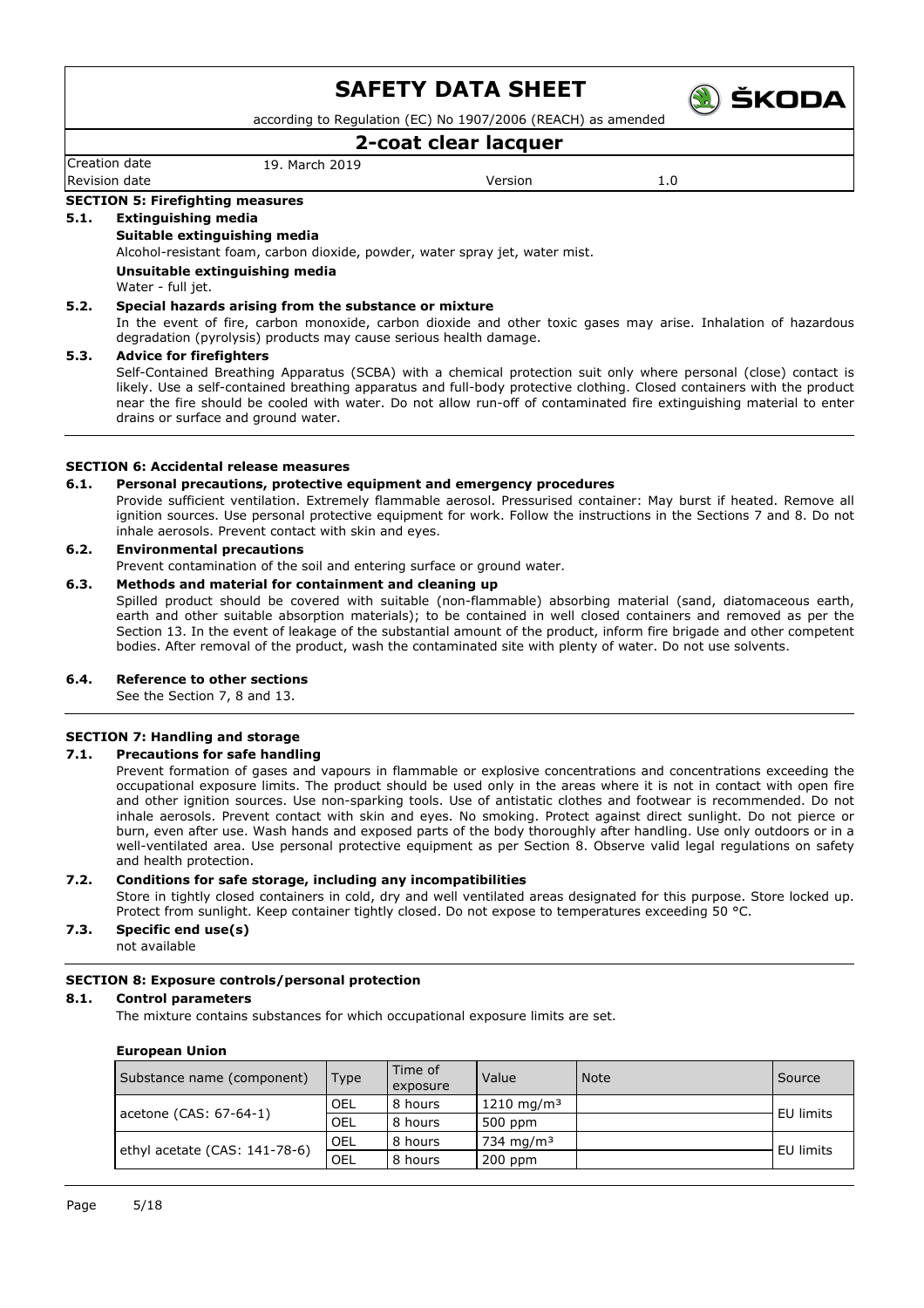

according to Regulation (EC) No 1907/2006 (REACH) as amended

## **2-coat clear lacquer**

**Revision date Version** 1.0

Creation date 19. March 2019

### **European Union**

| Substance name (component)    | Type       | Time of<br>exposure | Value                   | <b>Note</b> | Source           |
|-------------------------------|------------|---------------------|-------------------------|-------------|------------------|
| ethyl acetate (CAS: 141-78-6) | <b>OEL</b> | Short-term          | 1468 mg/m <sup>3</sup>  |             | EU limits        |
|                               | OEL        | Short-term          | 400 ppm                 |             |                  |
|                               | OEL        | 8 hours             | $221 \, \text{mg/m}^3$  |             |                  |
|                               | OEL        | 8 hours             | 50 ppm                  |             |                  |
|                               | OEL        | Short-term          | 442 mg/m <sup>3</sup>   |             |                  |
| xylene (CAS: 1330-20-7)       | OEL        | Short-term          | $100$ ppm               |             | <b>EU limits</b> |
|                               | OEL        | 8 hours             | $221$ mg/m <sup>3</sup> | skin        |                  |
|                               | OEL        | 8 hours             | 50 ppm                  | skin        |                  |
|                               | OEL        | Short-term          | 442 mg/m <sup>3</sup>   | skin        |                  |
|                               | OEL        | Short-term          | 100 ppm                 | skin        |                  |
|                               | <b>OEL</b> | 8 hours             | $275$ mg/m <sup>3</sup> |             | <b>EU limits</b> |
|                               | <b>OEL</b> | 8 hours             | 50 ppm                  |             |                  |
|                               | <b>OEL</b> | Short-term          | 550 mg/m <sup>3</sup>   |             |                  |
| 2-methoxy-1-methylethyl       | OEL        | Short-term          | $100$ ppm               |             |                  |
| acetate (CAS: 108-65-6)       | <b>OEL</b> | 8 hours             | 275 mg/m <sup>3</sup>   | skin        |                  |
|                               | <b>OEL</b> | 8 hours             | 50 ppm                  | skin        |                  |
|                               | <b>OEL</b> | Short-term          | 550 mg/m $3$            | skin        |                  |
|                               | <b>OEL</b> | Short-term          | $100$ ppm               | skin        |                  |

### **United Kingdom of Great Britain and Northern Ireland**

| Substance name (component)    | Type       | Time of<br>exposure | Value                   | <b>Note</b> | Source     |
|-------------------------------|------------|---------------------|-------------------------|-------------|------------|
|                               | <b>WEL</b> | 8 hours             | 724 mg/m <sup>3</sup>   |             |            |
|                               | <b>WEL</b> | Short-term          | 966 mg/m <sup>3</sup>   |             | Gestis     |
| n-butyl acetate (CAS: 123-86- | <b>WEL</b> | 8 hours             | 150 ppm                 |             |            |
| 4)                            | <b>WEL</b> | Short-term          | 200 ppm                 |             |            |
|                               | <b>WEL</b> | 15 minutes          | 966 mg/m <sup>3</sup>   |             | <b>GBR</b> |
|                               | <b>WEL</b> | 15 minutes          | 200 ppm                 |             |            |
|                               | <b>WEL</b> | 8 hours             | 1210 mg/m <sup>3</sup>  |             |            |
|                               | <b>WEL</b> | Short-term          | 3620 mg/m <sup>3</sup>  |             | Gestis     |
| acetone (CAS: 67-64-1)        | <b>WEL</b> | 8 hours             | 500 ppm                 |             |            |
|                               | WEL        | Short-term          | 1500 ppm                |             |            |
|                               | WEL        | 15 minutes          | 3620 mg/m <sup>3</sup>  |             | <b>GBR</b> |
|                               | <b>WEL</b> | 15 minutes          | 1500 ppm                |             |            |
|                               | WEL        | 8 hours             | 1450 mg/m <sup>3</sup>  |             |            |
| butane (CAS: 106-97-8)        | <b>WEL</b> | Short-term          | $1810 \; \text{mg/m}^3$ |             | Gestis     |
|                               | <b>WEL</b> | 8 hours             | 600 ppm                 |             |            |
|                               | WEL        | Short-term          | 750 ppm                 |             |            |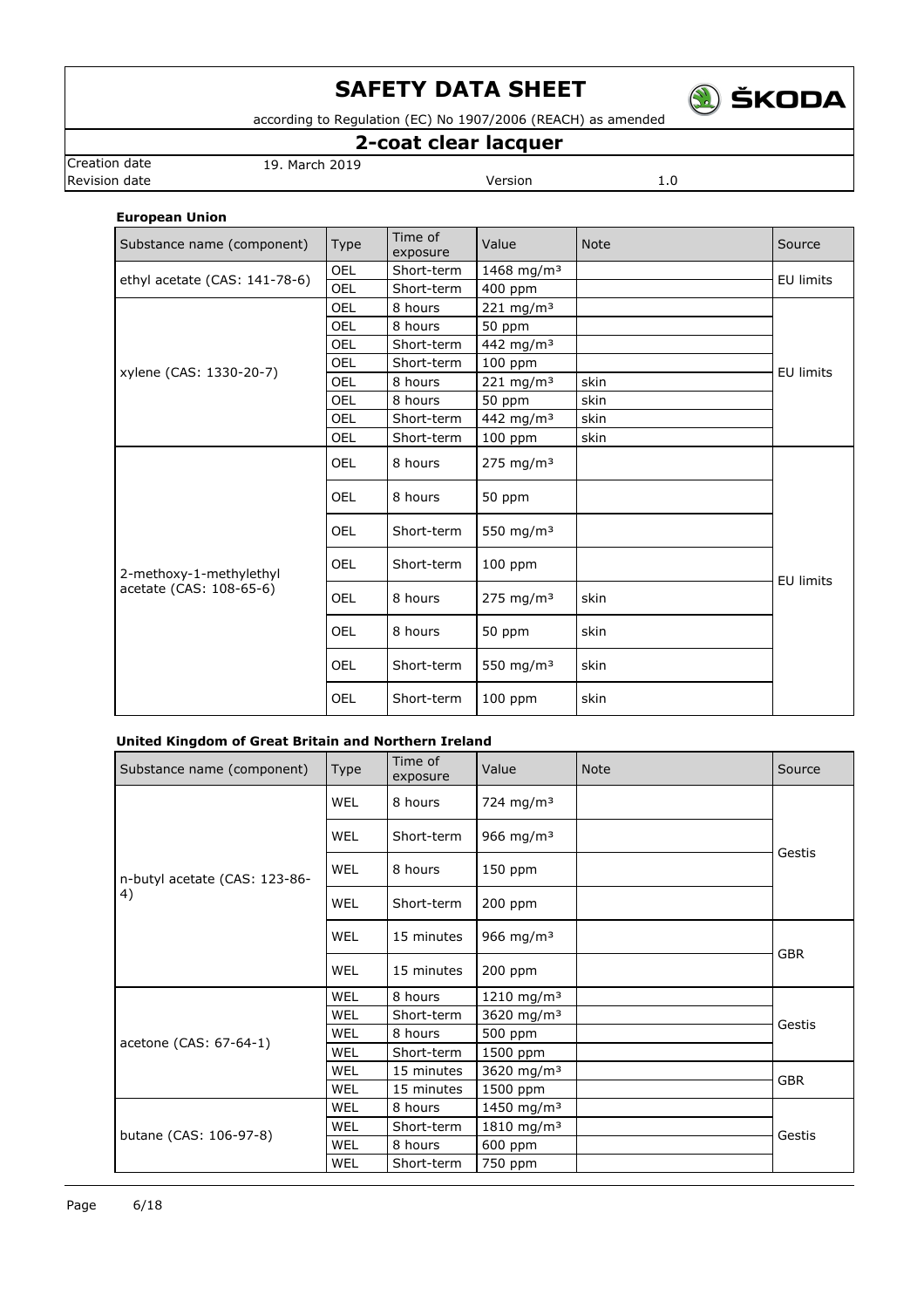

according to Regulation (EC) No 1907/2006 (REACH) as amended

## **2-coat clear lacquer**

Creation date 19. March 2019

**Revision date Version** 1.0

### **United Kingdom of Great Britain and Northern Ireland**

| Substance name (component)                         | <b>Type</b> | Time of<br>exposure   | Value                              | <b>Note</b>                                                                                                                                                            | Source     |
|----------------------------------------------------|-------------|-----------------------|------------------------------------|------------------------------------------------------------------------------------------------------------------------------------------------------------------------|------------|
|                                                    | WEL         | 8 hours               | 999 mg/m <sup>3</sup>              |                                                                                                                                                                        |            |
|                                                    | WEL         | Short-term            | 1250 mg/m <sup>3</sup>             |                                                                                                                                                                        | Gestis     |
| isopropanol (CAS: 67-63-0)                         | WEL         | 8 hours               | 400 ppm                            |                                                                                                                                                                        |            |
|                                                    | WEL         | Short-term            | 500 ppm                            |                                                                                                                                                                        |            |
|                                                    | WEL         | 15 minutes            | 1250 mg/m <sup>3</sup>             |                                                                                                                                                                        | <b>GBR</b> |
|                                                    | WEL         | 15 minutes            | 500 ppm                            |                                                                                                                                                                        |            |
|                                                    | WEL         | 8 hours               | 730 mg/m <sup>3</sup>              |                                                                                                                                                                        | Gestis     |
|                                                    | WEL         | Short-term            | 1460 mg/m <sup>3</sup>             |                                                                                                                                                                        |            |
| ethyl acetate (CAS: 141-78-6)                      | WEL         | 8 hours               | 200 ppm                            |                                                                                                                                                                        |            |
|                                                    | WEL         | Short-term            | 400 ppm                            |                                                                                                                                                                        |            |
|                                                    | WEL         | 15 minutes            | 400 ppm                            |                                                                                                                                                                        | <b>GBR</b> |
|                                                    | WEL         | 8 hours               | 220 mg/m <sup>3</sup>              |                                                                                                                                                                        |            |
|                                                    | WEL         | Short-term            | 441 mg/m <sup>3</sup>              |                                                                                                                                                                        | Gestis     |
|                                                    | WEL         | 8 hours               | 50 ppm                             |                                                                                                                                                                        |            |
|                                                    | WEL<br>WEL  | Short-term<br>8 hours | $100$ ppm<br>220 mg/m <sup>3</sup> | Can be absorbed through the<br>skin. The assigned<br>substances are those for<br>which there are concerns<br>that dermal absorption will<br>lead to systemic toxicity. |            |
| xylene (CAS: 1330-20-7)                            | WEL         | 15 minutes            | 441 mg/m <sup>3</sup>              | Can be absorbed through the<br>skin. The assigned<br>substances are those for<br>which there are concerns<br>that dermal absorption will<br>lead to systemic toxicity. | <b>GBR</b> |
|                                                    | WEL         | 8 hours               | 50 ppm                             | Can be absorbed through the<br>skin. The assigned<br>substances are those for<br>which there are concerns<br>that dermal absorption will<br>lead to systemic toxicity. |            |
|                                                    | WEL         | 15 minutes            | $100$ ppm                          | Can be absorbed through the<br>skin. The assigned<br>substances are those for<br>which there are concerns<br>that dermal absorption will<br>lead to systemic toxicity. |            |
|                                                    | WEL         | 8 hours               | $274 \; mg/m3$                     |                                                                                                                                                                        |            |
|                                                    | WEL         | Short-term            | 548 mg/m <sup>3</sup>              |                                                                                                                                                                        | Gestis     |
|                                                    | <b>WEL</b>  | 8 hours               | 50 ppm                             |                                                                                                                                                                        |            |
| 2-methoxy-1-methylethyl<br>acetate (CAS: 108-65-6) | <b>WEL</b>  | Short-term            | 100 ppm                            |                                                                                                                                                                        |            |
|                                                    | WEL         | 8 hours               | $274 \; mg/m3$                     | Can be absorbed through the<br>skin. The assigned<br>substances are those for<br>which there are concerns<br>that dermal absorption will<br>lead to systemic toxicity. | <b>GBR</b> |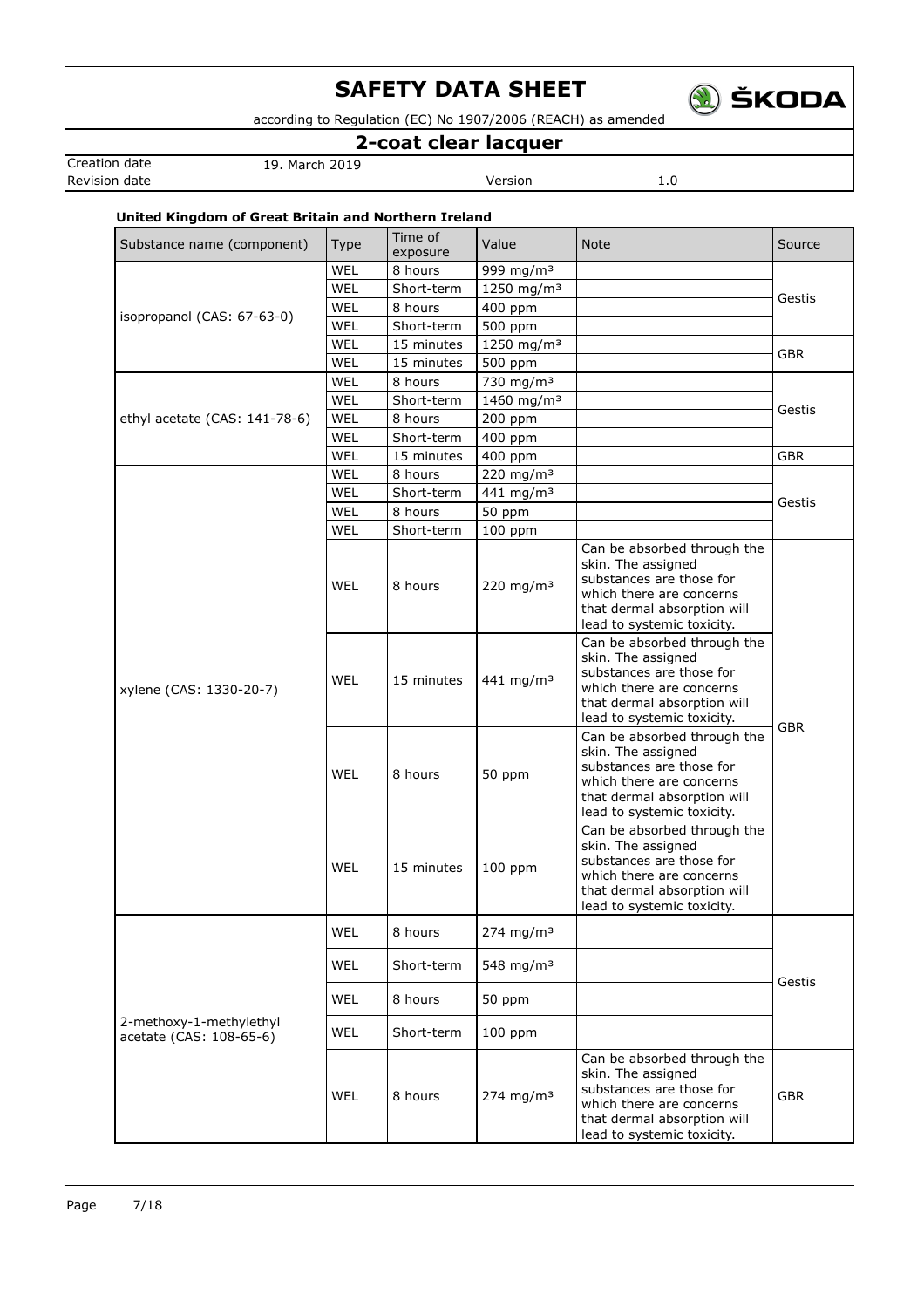

according to Regulation (EC) No 1907/2006 (REACH) as amended

### **2-coat clear lacquer**

Creation date 19. March 2019 Revision date **Version** 2.0

### **United Kingdom of Great Britain and Northern Ireland**

| Substance name (component)                         | <b>Type</b> | Time of<br>exposure | Value                 | <b>Note</b>                                                                                                                                                            | Source     |
|----------------------------------------------------|-------------|---------------------|-----------------------|------------------------------------------------------------------------------------------------------------------------------------------------------------------------|------------|
|                                                    | WEL         | 15 minutes          | 548 mg/m <sup>3</sup> | Can be absorbed through the<br>skin. The assigned<br>substances are those for<br>which there are concerns<br>that dermal absorption will<br>lead to systemic toxicity. |            |
| 2-methoxy-1-methylethyl<br>acetate (CAS: 108-65-6) | WEL         | 8 hours             | 50 ppm                | Can be absorbed through the<br>skin. The assigned<br>substances are those for<br>which there are concerns<br>that dermal absorption will<br>lead to systemic toxicity. | <b>GBR</b> |
|                                                    | WEL         | 15 minutes          | $100$ ppm             | Can be absorbed through the<br>skin. The assigned<br>substances are those for<br>which there are concerns<br>that dermal absorption will<br>lead to systemic toxicity. |            |

### **8.2. Exposure controls**

Follow the usual measures intended for health protection at work and especially for good ventilation. This can be achieved only by local suction or efficient general ventilation. If exposure limits cannot be observed in this mode, suitable protection of airways must be used. Do not eat, drink and smoke during work. Wash your hands thoroughly with water and soap after work and before breaks for a meal and rest.

#### **Eye/face protection**

Protective goggles.

#### **Skin protection**

Hand protection: Protective gloves resistant to the product. Contaminated skin should be washed thoroughly.

#### **Respiratory protection**

Halfmask with a filter against organic vapours or a self-contained breathing apparatus as appropriate if exposure limit values of substances are exceeded or in a poorly ventilated environment.

### **Thermal hazard**

Not available.

#### **Environmental exposure controls**

Observe usual measures for protection of the environment, see Section 6.2.

### **SECTION 9: Physical and chemical properties**

#### **9.1. Information on basic physical and chemical properties**

| spray                        |
|------------------------------|
| liquid at 20°C               |
| colourless                   |
| after solvents               |
| data not available           |
| data not available           |
| data not available           |
| -44.5 °C                     |
| < 0 °C                       |
| data not available           |
| Extremely flammable aerosol. |
|                              |
| data not available           |
|                              |
| $1.2\%$                      |
| $13\%$                       |
| 3600 hPa at 20 °C            |
|                              |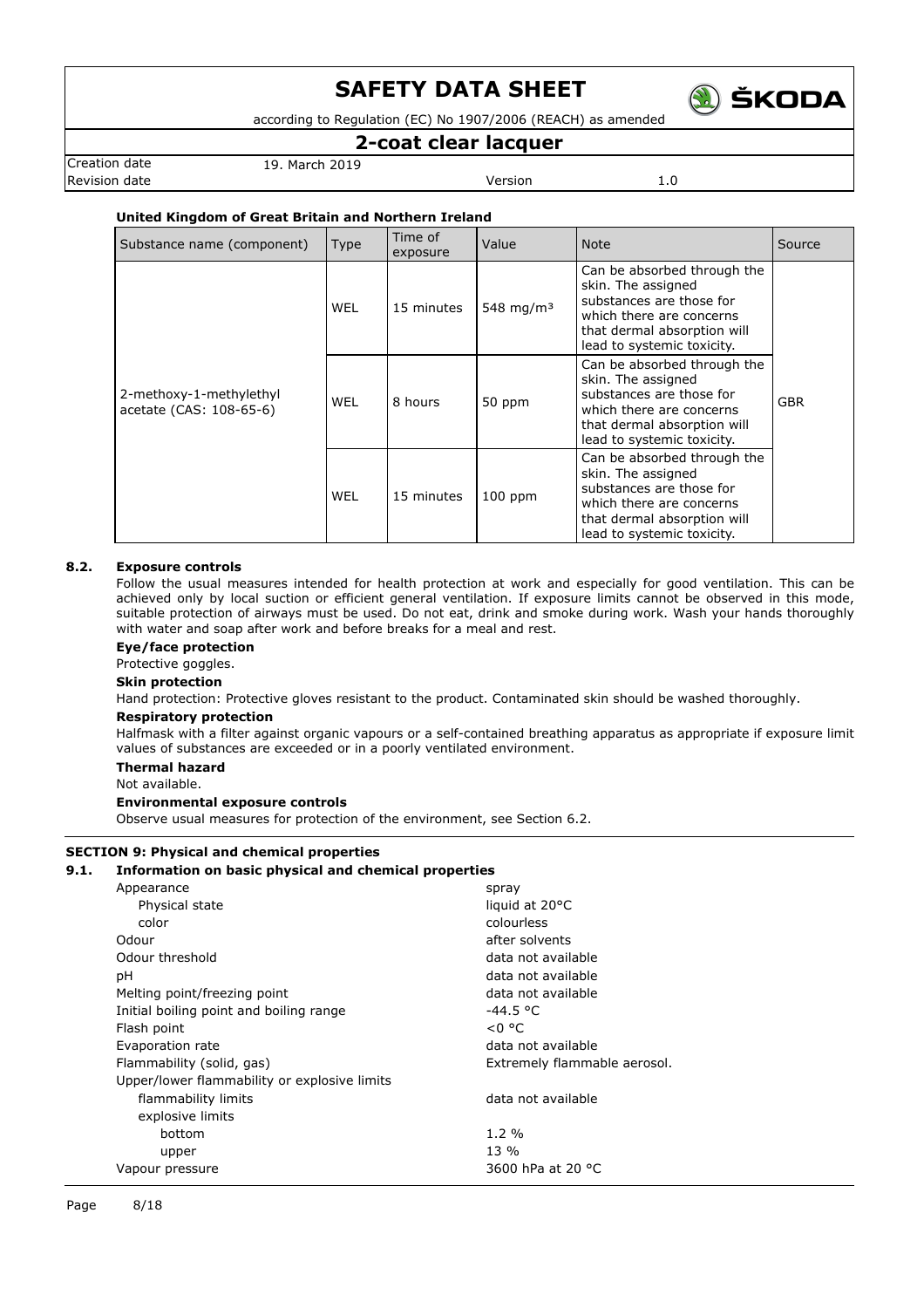

according to Regulation (EC) No 1907/2006 (REACH) as amended

### **2-coat clear lacquer**

|                                                                  | z-coat clear lacquer                                                                                              |
|------------------------------------------------------------------|-------------------------------------------------------------------------------------------------------------------|
| Creation date<br>19. March 2019                                  |                                                                                                                   |
| Revision date                                                    | Version<br>1.0                                                                                                    |
| Vapour density                                                   | data not available                                                                                                |
| Relative density                                                 | data not available                                                                                                |
| Solubility(ies)                                                  |                                                                                                                   |
| solubility in water                                              | insoluble                                                                                                         |
| solubility in fats                                               | data not available                                                                                                |
| Partition coefficient: n-octanol/water                           | data not available                                                                                                |
| Auto-ignition temperature                                        | data not available                                                                                                |
| Decomposition temperature                                        | data not available                                                                                                |
| Viscosity                                                        | data not available                                                                                                |
| Explosive properties                                             | The product does not have explosive properties but can be<br>explosive when blended with air.                     |
| Oxidising properties                                             | data not available                                                                                                |
| 9.2.<br><b>Other information</b>                                 |                                                                                                                   |
| Density                                                          | data not available                                                                                                |
| ignition temperature                                             | 365 °C                                                                                                            |
| content of organic solvents (VOC)                                | 87.8%                                                                                                             |
| solid content (dry matter)                                       | 12.0 % volume                                                                                                     |
| VOC limit value                                                  | cat. B (e) : 840 g/l                                                                                              |
| Max. VOC content in the product in its ready to use<br>condition | 87.69 %                                                                                                           |
| <b>SECTION 10: Stability and reactivity</b>                      |                                                                                                                   |
| 10.1. Reactivity                                                 |                                                                                                                   |
| not available                                                    |                                                                                                                   |
| 10.2. Chemical stability                                         |                                                                                                                   |
| The product is stable under normal conditions.                   |                                                                                                                   |
| 10.3. Possibility of hazardous reactions                         |                                                                                                                   |
| Unknown.                                                         |                                                                                                                   |
| <b>Conditions to avoid</b><br>10.4.                              |                                                                                                                   |
| against frost. Pressurised container: May burst if heated.       | The product is stable and no degradation occurs under normal use. Protect against flames, sparks, overheating and |
| <b>Incompatible materials</b><br>10.5.                           |                                                                                                                   |
| Protect against strong acids, bases and oxidizing agents.        |                                                                                                                   |

### **10.6. Hazardous decomposition products**

Not developed under normal uses. Dangerous outcomes such as carbon monoxide and carbon dioxide are formed at high temperature and in fire.

### **SECTION 11: Toxicological information**

### **11.1. Information on toxicological effects**

No toxicological data is available for the mixture.

#### **Acute toxicity**

Based on available data the classification criteria are not met.

| isopropanol |  |  |
|-------------|--|--|
|             |  |  |

| Route of<br>exposure | Parameter        | Method   | Value        | Time of<br>exposure | Species | Sex | Determining<br>method |
|----------------------|------------------|----------|--------------|---------------------|---------|-----|-----------------------|
| Inhalation           | LC <sub>50</sub> | OECD 403 | $>10000$ ppm | 6 hour              | Rat     | F/M |                       |
| Oral                 | LD <sub>50</sub> |          | >5000 mg/kg  |                     | Rat     |     |                       |
| Inhalation           | LC <sub>50</sub> |          | 72.6 mg/l    | 4 hour              | l Rat   |     |                       |
| Dermal               | LD <sub>50</sub> |          | >5000 mg/kg  |                     | Rat     |     |                       |

xylene

| Route of<br>exposure | Parameter        | Method | Value      | Time of<br>exposure | <b>Species</b>             | Sex | Determining<br>method |
|----------------------|------------------|--------|------------|---------------------|----------------------------|-----|-----------------------|
| Oral                 | LD <sub>50</sub> | EU B.1 | 3523 mg/kg |                     | Rat (Rattus<br>norvegicus) |     |                       |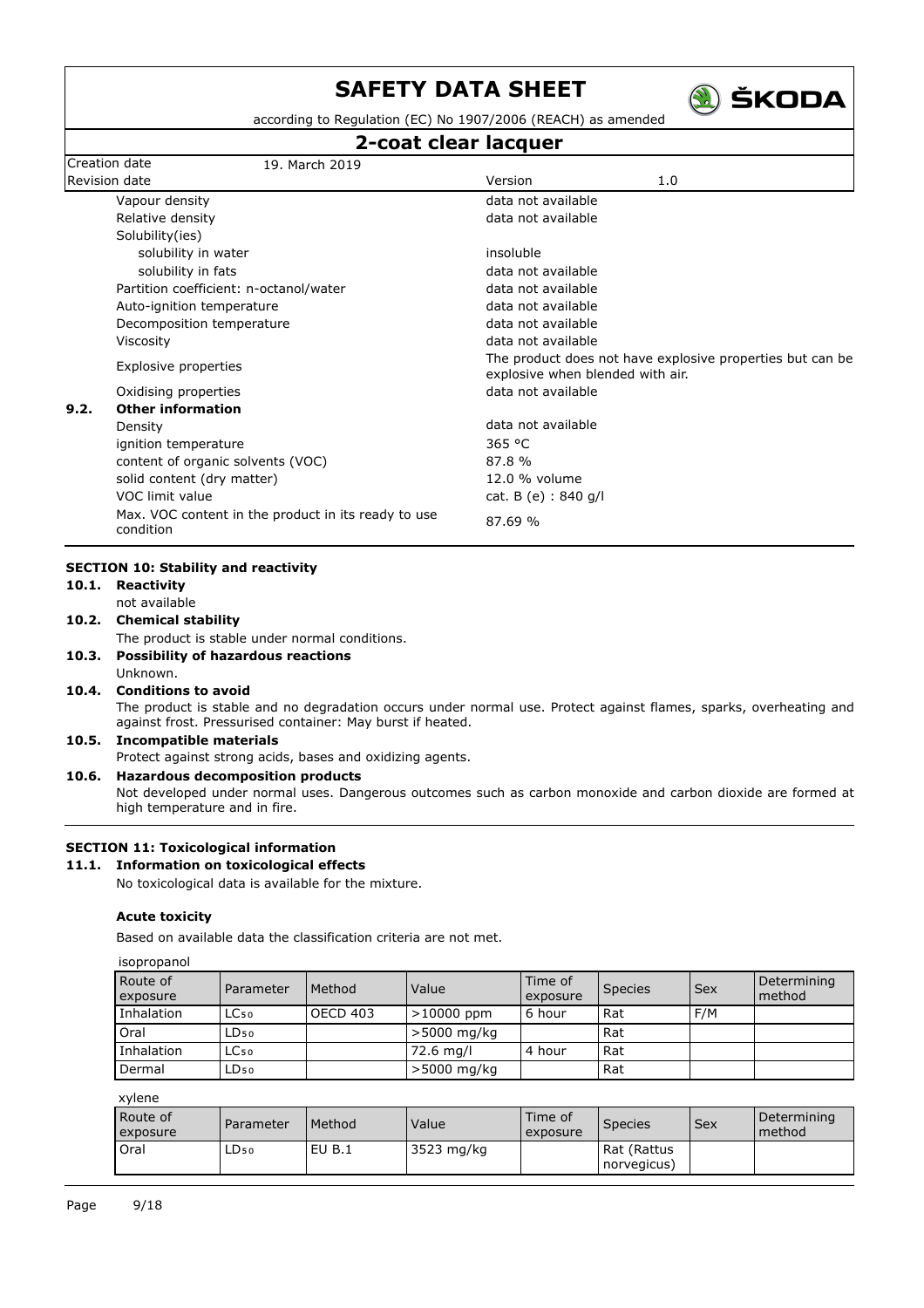

according to Regulation (EC) No 1907/2006 (REACH) as amended

### **2-coat clear lacquer**

Creation date 19. March 2019 **Revision date Version** 1.0

| xylene               |                  |        |                   |                     |                            |     |                         |
|----------------------|------------------|--------|-------------------|---------------------|----------------------------|-----|-------------------------|
| Route of<br>exposure | Parameter        | Method | Value             | Time of<br>exposure | <b>Species</b>             | Sex | Determining<br>method   |
| Dermal               | LD <sub>50</sub> |        | 1700 mg/kg        |                     | Rabbit                     |     |                         |
| Inhalation           | LC <sub>50</sub> |        | $11 \text{ mq/l}$ | 4 hour              | Rat (Rattus<br>norvegicus) |     | Calculation of<br>value |

### **Skin corrosion/irritation**

Based on available data the classification criteria are not met.

isopropanol

| Route of exposure | Result         | Time of exposure | <b>Species</b> |
|-------------------|----------------|------------------|----------------|
|                   | Not irritating |                  | Rabbit         |

xylene

| Route of exposure | Result              | Time of exposure | Species |
|-------------------|---------------------|------------------|---------|
| Skin              | Slightly irritating |                  | Rabbit  |

### **Serious eye damage/irritation**

Causes serious eye irritation.

### isopropanol

| Route of exposure | l Result           | Method   | Time of exposure | <b>Species</b> |
|-------------------|--------------------|----------|------------------|----------------|
| Eye               | Serious eye damage | OECD 405 |                  | Rabbit         |

xylene

| Route of exposure | Result              | Method   | Time of exposure | Species |
|-------------------|---------------------|----------|------------------|---------|
| Eye               | Slightly irritating | OECD 405 |                  | Rabbit  |

### **Respiratory or skin sensitisation**

Based on available data the classification criteria are not met.

isopropanol

| Route of exposure   Result |                 | Method   | Time of exposure | <b>Species</b> | <b>Sex</b> |
|----------------------------|-----------------|----------|------------------|----------------|------------|
|                            | Not sensitizing | OECD 406 |                  | Guinea-pig     | F/M        |

xylene

| Route of exposure Result |                 | Method   | Time of exposure | <b>Species</b>      | <b>Sex</b> |
|--------------------------|-----------------|----------|------------------|---------------------|------------|
| Dermal                   | Not sensitizing | OECD 429 |                  | Mouse<br>(lymphoma) |            |

### **Mutagenicity**

isopropanol

| Result                                                                              | Time of exposure | Specific target organ Species |            | <b>Sex</b> |
|-------------------------------------------------------------------------------------|------------------|-------------------------------|------------|------------|
| Negative without metabolic<br>regeneration, Negative with<br>metabolic regeneration |                  | Ovary                         | Guinea-pig | F/M        |
| Negative                                                                            |                  |                               | Mouse      |            |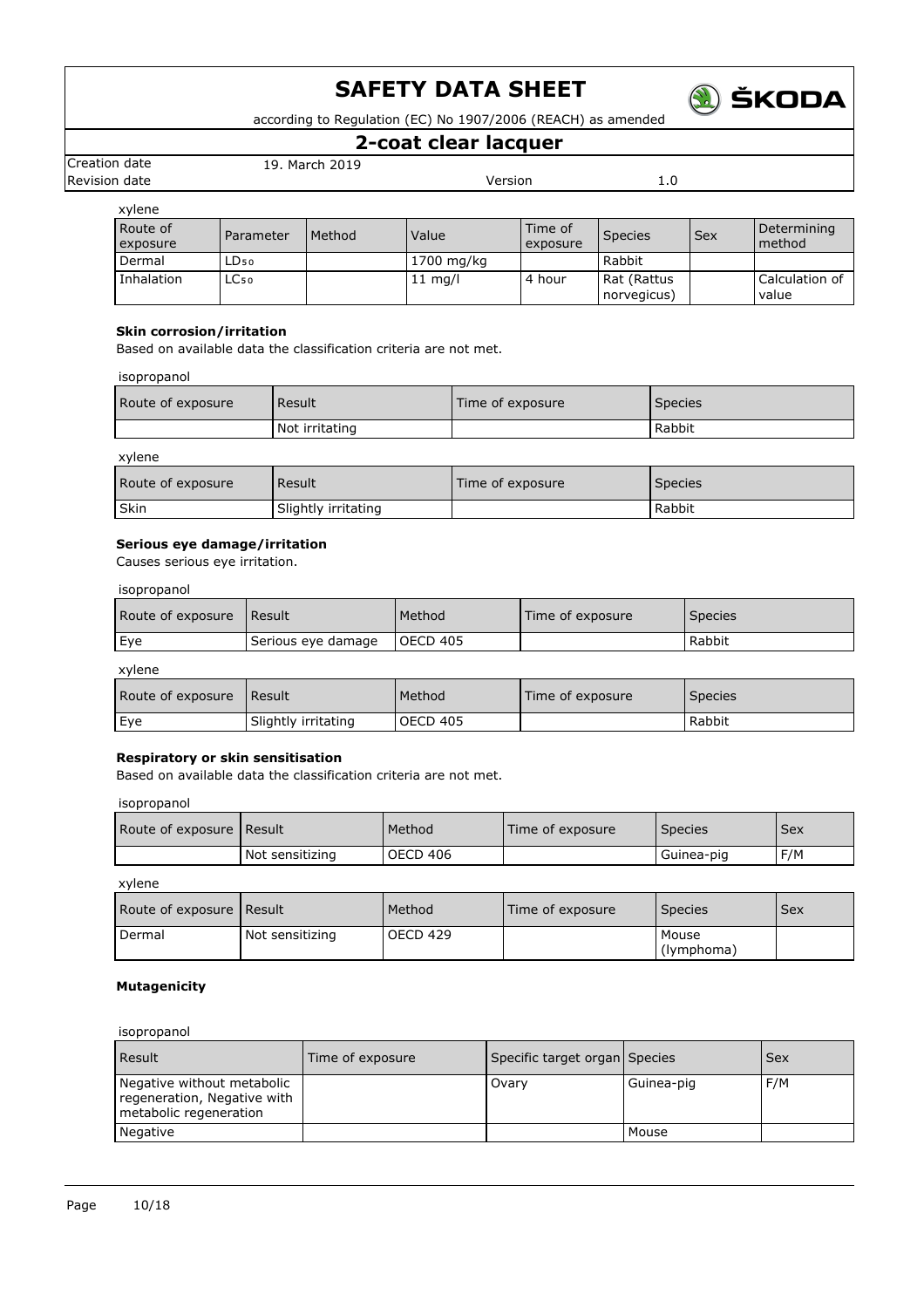

according to Regulation (EC) No 1907/2006 (REACH) as amended

### **2-coat clear lacquer**

Revision date **Version** 2.0

Creation date 19. March 2019

### **Germ cell mutagenicity**

Based on available data the classification criteria are not met.

### isopropanol

| <b>Result</b> | Method   | Time of exposure | Specific target<br>organ | <b>Species</b> | <b>Sex</b> |
|---------------|----------|------------------|--------------------------|----------------|------------|
| Negative      | in vitro |                  |                          |                |            |

### xylene

| <b>Result</b> | Method          | Time of exposure | Specific target<br>organ | <b>Species</b>                          | l Sex |
|---------------|-----------------|------------------|--------------------------|-----------------------------------------|-------|
| Negative      | <b>OECD 471</b> |                  |                          | Bacteria<br>(Salmonella<br>typhimurium) |       |
| Negative      | EU B.10         |                  |                          |                                         |       |
| Negative      | EU B.19         |                  |                          |                                         |       |

#### **Carcinogenicity**

Based on available data the classification criteria are not met.

### isopropanol

| Route of<br>exposure | Parameter | Method          | Value | Time of<br>exposure | Result | <b>Species</b> | Sex |
|----------------------|-----------|-----------------|-------|---------------------|--------|----------------|-----|
|                      |           | <b>OECD 451</b> |       | 104 week            |        | Rat            |     |

### xylene

| Route of<br>exposure | Parameter | l Method | Value | Time of<br>exposure       | Result                     | <b>Species</b>             | Sex |
|----------------------|-----------|----------|-------|---------------------------|----------------------------|----------------------------|-----|
| Oral                 |           | EU B.32  |       | 103 week (5<br>days/week) | <b>Not</b><br>carcinogenic | Rat (Rattus<br>norvegicus) | F/M |

### **Reproductive toxicity**

Based on available data the classification criteria are not met.

#### isopropanol

|                           | Parameter | Value | l Result | <b>Species</b> | <b>Sex</b> |
|---------------------------|-----------|-------|----------|----------------|------------|
| Effects on fertility      |           |       | Negative | Rat            |            |
| Developmental<br>toxicity |           |       | Negative | Rat            |            |

### **Toxicity for specific target organ - single exposure**

May cause drowsiness or dizziness.

### isopropanol

| Route of exposure   Parameter | Value | Result                          | <b>Species</b> | Sex |
|-------------------------------|-------|---------------------------------|----------------|-----|
|                               |       | Drowsiness,<br><b>Dizziness</b> |                |     |

### **Toxicity for specific target organ - repeated exposure**

Based on available data the classification criteria are not met.

isopropanol

| Route of<br>exposure | Parameter   | Method   | Value    | Time of<br>exposure | Result | Species | l Sex |
|----------------------|-------------|----------|----------|---------------------|--------|---------|-------|
| Inhalation           | <b>NOEC</b> | OECD 413 | 5000 ppm | 104 week            |        | Rat     | F/M   |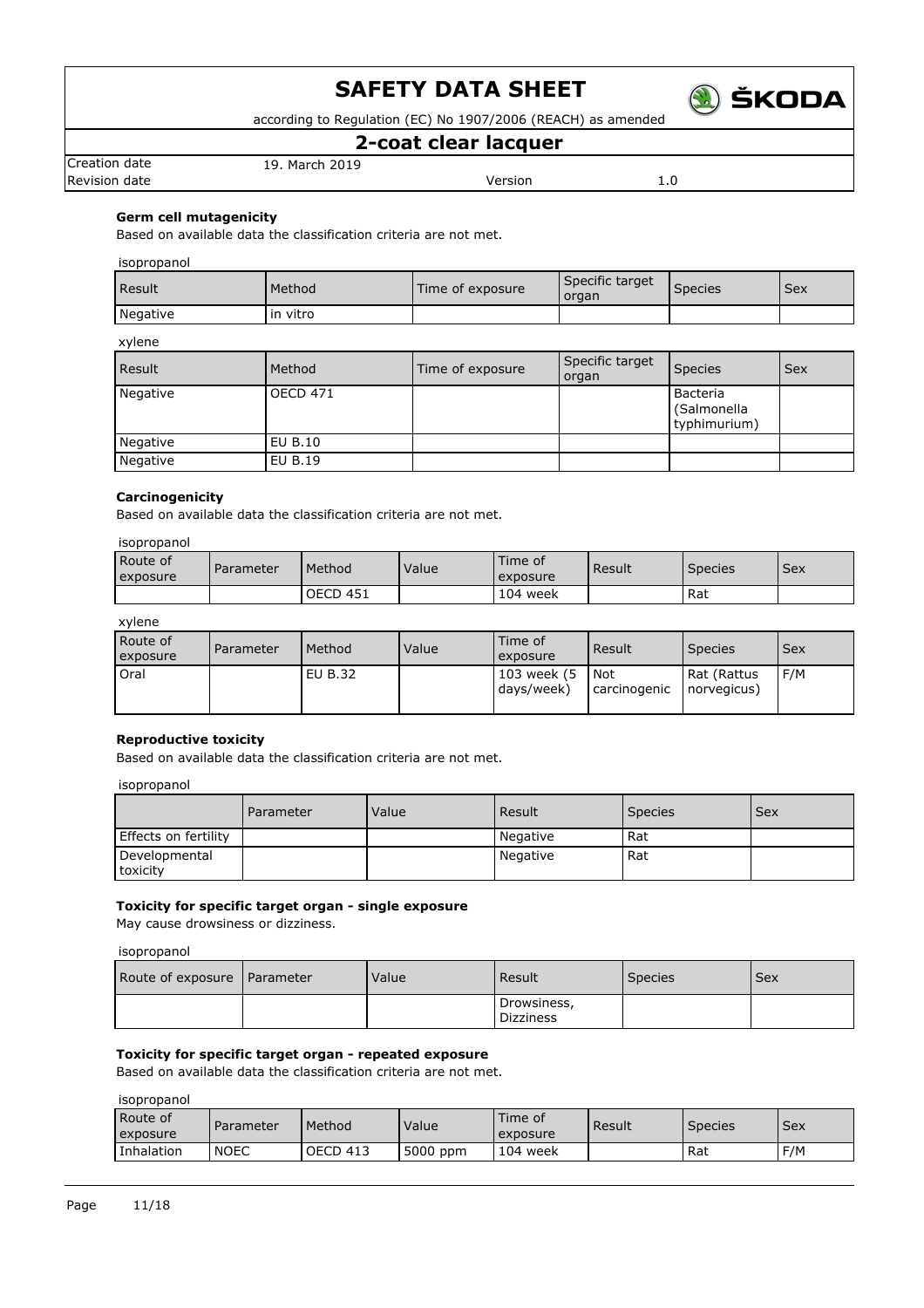

according to Regulation (EC) No 1907/2006 (REACH) as amended

### **2-coat clear lacquer**

Creation date 19. March 2019 Revision date **Version** 2.0

| xylene               |           |          |                     |                         |        |                            |            |
|----------------------|-----------|----------|---------------------|-------------------------|--------|----------------------------|------------|
| Route of<br>exposure | Parameter | Method   | Value               | Time of<br>exposure     | Result | <b>Species</b>             | <b>Sex</b> |
| Oral                 | NOAEL     | OECD 408 | $150 \text{ mg/kg}$ | 90 day (7<br>days/week) |        | Rat (Rattus<br>norvegicus) |            |

### **Aspiration hazard**

Inhalation of solvent vapors above values exceeding exposure limits for working environment may result in acute inhalation poisoning, depending on the level of concentration and exposure time. Based on available data the classification criteria are not met.

### **SECTION 12: Ecological information**

**12.1. Toxicity**

### **Acute toxicity**

Data for the mixture are not available.

isopropanol

| Parameter | Method | Value         | Time of exposure | <b>Species</b>                      | Environmen |
|-----------|--------|---------------|------------------|-------------------------------------|------------|
| $LC_{50}$ |        | $>10000$ mg/l | 24 hour          | Daphnia (Daphnia<br>magna)          | Freshwater |
| $LC_{50}$ |        | 9640 mg/l     | 96 hour          | Fishes (Pimephales<br>promelas)     | Freshwater |
|           |        | 1050 mg/l     | 16 hour          | Bacteria<br>(Pseudomonas<br>putida) |            |

### xylene

| Parameter        | Method          | Value              | Time of exposure | <b>Species</b>                       | Environmen |
|------------------|-----------------|--------------------|------------------|--------------------------------------|------------|
| LC <sub>50</sub> | <b>OECD 203</b> | 86 mg/l            |                  | Fishes (Leuciscus<br>idus)           | Freshwater |
| EC <sub>50</sub> | <b>OECD 202</b> | $3.1 \text{ mg/l}$ | 48 hour          | Daphnia (Daphnia<br>magna)           | Freshwater |
| EC <sub>50</sub> | <b>OECD 201</b> | $2.2$ mg/l         | 72 hour          | Algae (Selenastrum<br>capricornutum) | Freshwater |
| EC <sub>50</sub> |                 | $>1-10$ mg/l       |                  | Algae (Selenastrum<br>capricornutum) | Salt water |

### **More information**

Water hazard class 1 (German Regulation) (Self-assessment): slightly hazardous for water. Do not allow undiluted or in large quantities to enter groundwater, catchment area or sewage system.

### **12.2. Persistence and degradability**

### **Biodegradability**

| isopropanol |        |       |                  |             |               |
|-------------|--------|-------|------------------|-------------|---------------|
| Parameter   | Method | Value | Time of exposure | Environment | Result        |
|             |        |       |                  |             | Biodegradable |

xylene

| <b>Parameter</b> | Method   | Value | Time of exposure | I Environment | Result               |
|------------------|----------|-------|------------------|---------------|----------------------|
|                  | OECD 301 | >60%  |                  |               | Easily biodegradable |
| .                |          |       |                  |               |                      |

Data not available.

### **12.3. Bioaccumulative potential**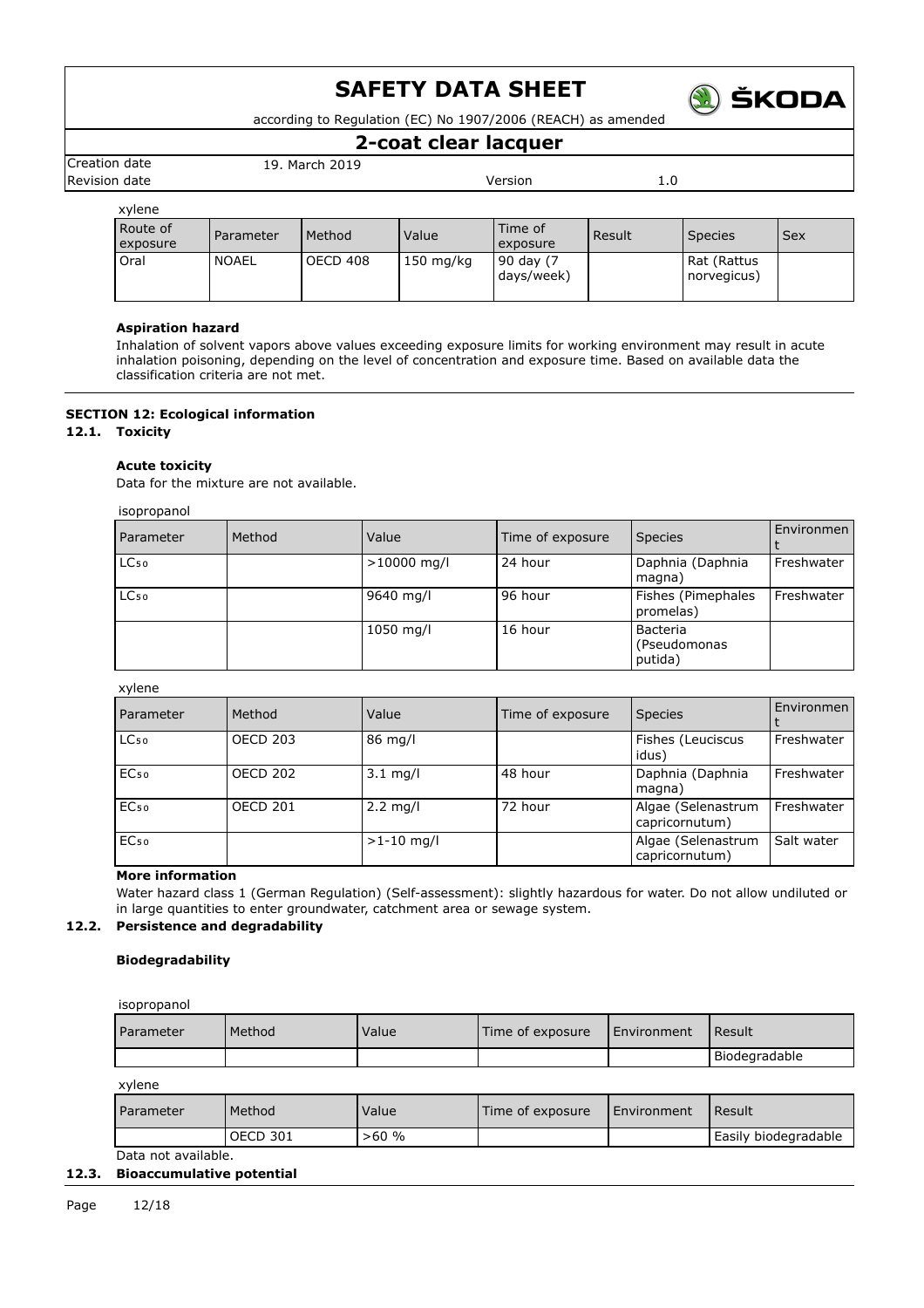

according to Regulation (EC) No 1907/2006 (REACH) as amended

### **2-coat clear lacquer**

Creation date 19. March 2019 Revision date **Network** 1.0

isopropanol

| Parameter  | Value | Time of exposure | <b>Species</b>                  | Environment | Surrounding<br>temperature<br>[°C] |
|------------|-------|------------------|---------------------------------|-------------|------------------------------------|
| Log Pow    | 0.05  |                  |                                 |             |                                    |
| xylene     |       |                  |                                 |             |                                    |
| Parameter  | Value | Time of exposure | <b>Species</b>                  | Environment | Surrounding<br>temperature<br>[°C] |
| <b>BAF</b> | 8.5   | 7 day            | Fishes (Oncorhynchus<br>mykiss) | Freshwater  |                                    |

Not available.

### **12.4. Mobility in soil**

| xylene    |       |             |                            |  |  |
|-----------|-------|-------------|----------------------------|--|--|
| Parameter | Value | Environment | Surrounding<br>temperature |  |  |
| Log Pow   | 3.12  |             |                            |  |  |
| .<br>.    |       |             |                            |  |  |

Not available.

### **12.5. Results of PBT and vPvB assessment**

Product does not contain any substance meeting the criteria for PBT or vPvB in accordance with the Annex XIII of Regulation (EC) No 1907/2006 (REACH) as amended.

**12.6. Other adverse effects**

Not available.

### **SECTION 13: Disposal considerations**

### **13.1. Waste treatment methods**

Hazard of environmental contamination; dispose of the waste in accordance with the local and/or national regulations. Proceed in accordance with valid regulations on waste disposal. Any unused product and contaminated packaging should be put in labelled containers for waste collection and submitted for disposal to a person authorised for waste removal (a specialized company) that is entitled for such activity. Do not empty unused product in drainage systems. The product must not be disposed of with municipal waste. Empty containers may be used at waste incinerators to produce energy or deposited in a dump with appropriate classification. Perfectly cleaned containers can be submitted for recycling.

### **Waste management legislation**

Directive 2008/98/EC of the European Parliament and of the Council of 19 November 2008 on waste, as amended. Decision 2000/532/EC establishing a list of wastes, as amended.

#### **Packaging waste type code**

15 01 10 packaging containing residues of or contaminated by dangerous substances

### **SECTION 14: Transport information**

#### **14.1. UN number** UN 1950

- **14.2. UN proper shipping name** AEROSOLS
- **14.3. Transport hazard class(es)** 2 Gases
- **14.4. Packing group** not available
- **14.5. Environmental hazards** not available
- **14.6. Special precautions for user** Reference in the Sections 4 to 8.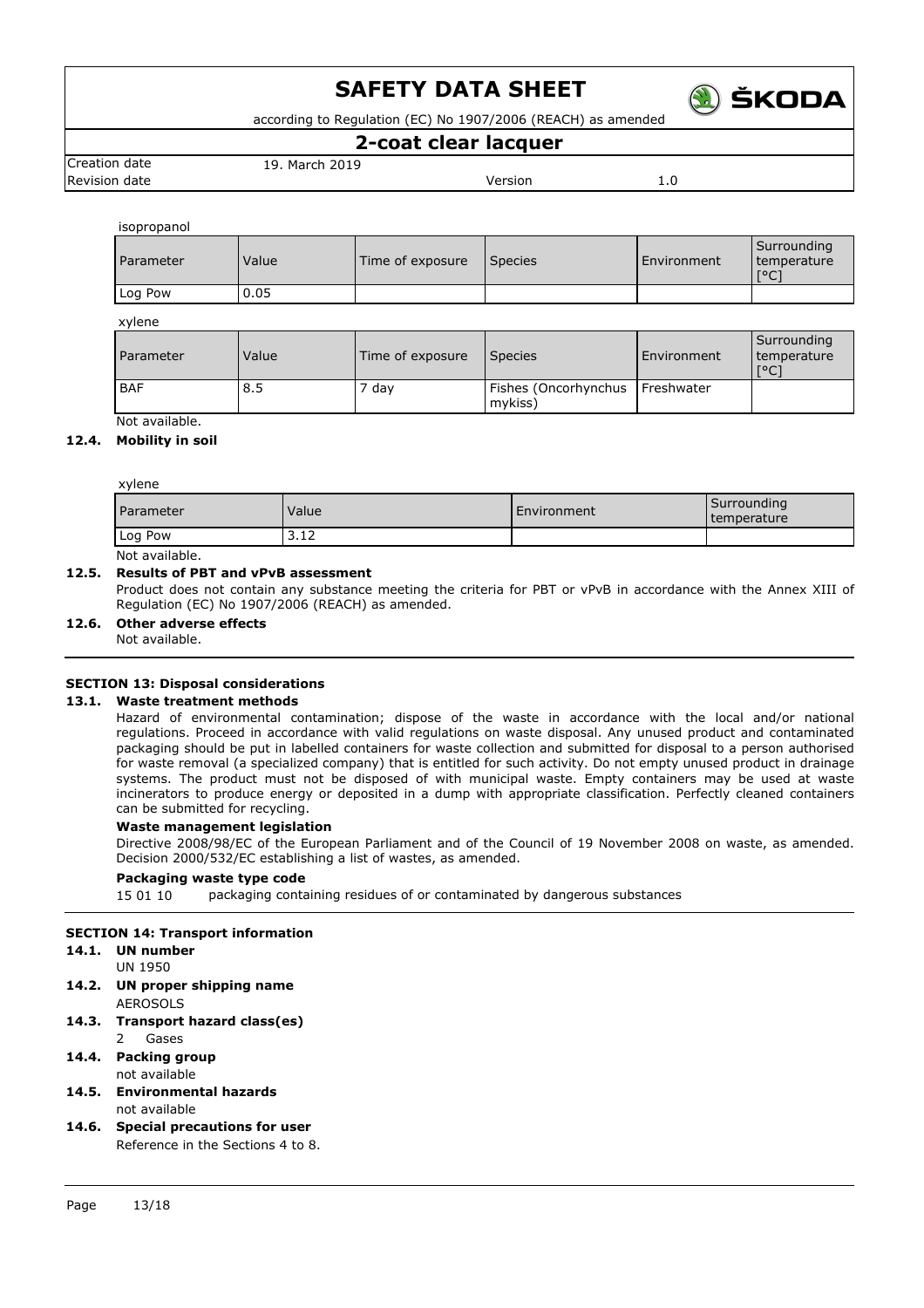

### **SECTION 15: Regulatory information**

### **15.1. Safety, health and environmental regulations/legislation specific for the substance or mixture**

Regulation (EC) No. 1907/2006 of the European Parliament and of the Council of 18th December 2006 concerning the Registration, Evaluation, Authorisation and Restriction of Chemicals (REACH), establishing the European Chemicals Agency, amending Directive 1999/45/EC and repealing Council Regulation (EEC) No. 793/93 and Commission Regulation (EC) No. 1488/94 as well as Council Directive 76/769/EEC and Commission Directives 91/155/EEC, 93/67/EEC, 93/105/EC and 2000/21/EC, as amended. Regulation (EC) No. 1272/2008 of the European Parliament and of the Council of 16th December 2008 on classification, labelling and packaging of substances and mixtures, amending and repealing Directives 67/548/EEC and 1999/45/EC, and amending Regulation (EC) No. 1907/2006, as amended.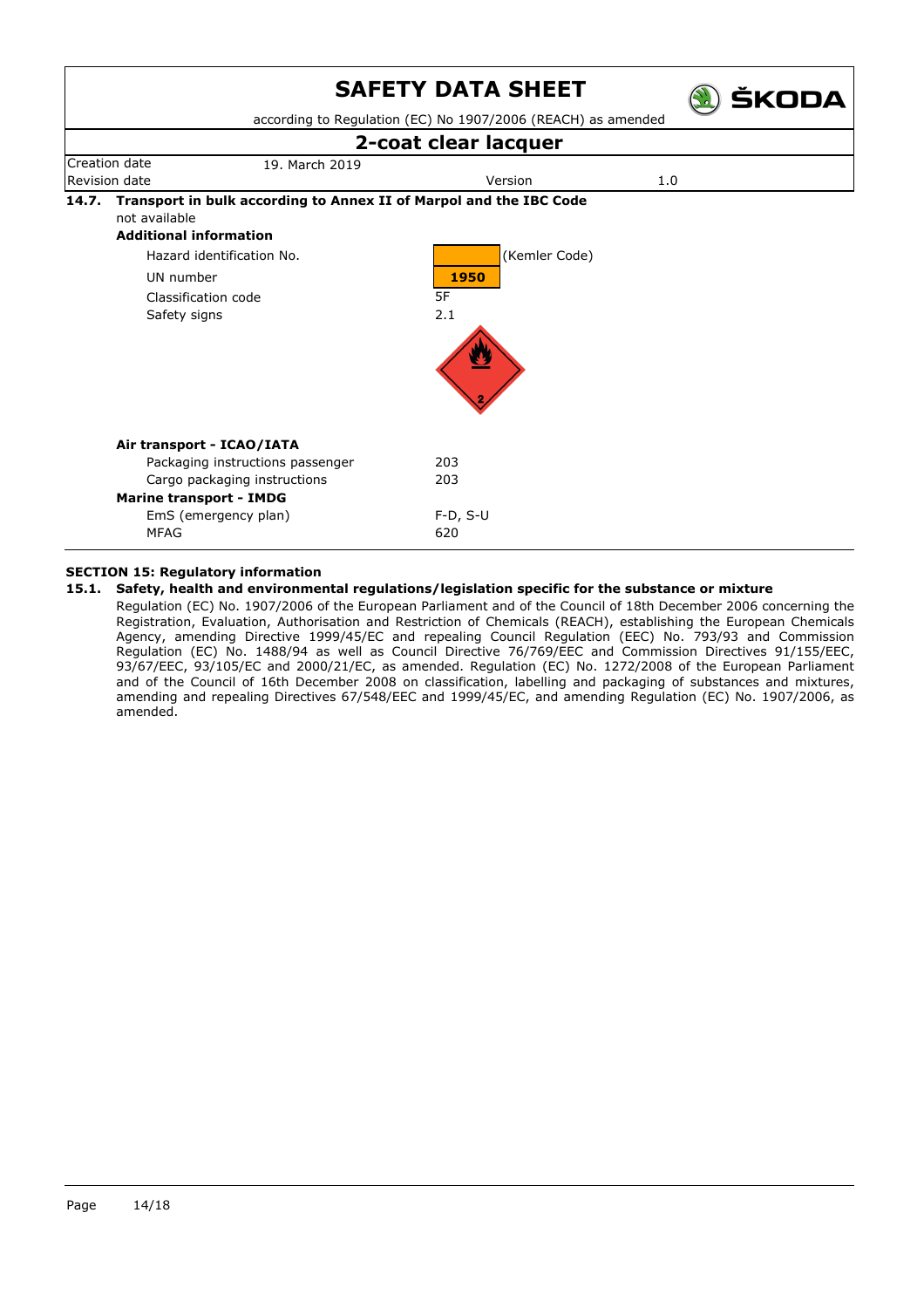

according to Regulation (EC) No 1907/2006 (REACH) as amended

### **2-coat clear lacquer**

Creation date 19. March 2019 **Revision date Version** 1.0

**Restrictions pursuant to Annex XVII of Regulation (EC) No. 1907/2006 (REACH), as amended**

| butane, and isobutane<br>Restriction | Conditions of restriction                                                                                                                                                                                                                                                                                                                                                                                                  |
|--------------------------------------|----------------------------------------------------------------------------------------------------------------------------------------------------------------------------------------------------------------------------------------------------------------------------------------------------------------------------------------------------------------------------------------------------------------------------|
| 28                                   | Without prejudice to the other parts of this Annex the following shall apply to entries 28 to 30:<br>1. Shall not be placed on the market, or used,<br>$-$ as substances,                                                                                                                                                                                                                                                  |
|                                      | - as constituents of other substances, or,<br>- in mixtures, for supply to the general public when the individual concentration in the substance or<br>mixture is equal to or greater than:<br>- either the relevant specific concentration limit specified in Part 3 of Annex VI to Regulation (EC) No                                                                                                                    |
|                                      | 1272/2008, or,<br>- the relevant generic concentration limit specified in Part 3 of Annex I of Regulation (EC) No<br>1272/2008.                                                                                                                                                                                                                                                                                            |
|                                      | Without prejudice to the implementation of other Community provisions relating to the classification,<br>packaging and labelling of substances and mixtures, suppliers shall ensure before the placing on the<br>market that the packaging of such substances and mixtures is marked visibly, legibly and indelibly as<br>follows:                                                                                         |
|                                      | "Restricted to professional users".                                                                                                                                                                                                                                                                                                                                                                                        |
|                                      | 2. By way of derogation, paragraph 1 shall not apply to:<br>(a) medicinal or veterinary products as defined by Directive 2001/82/EC and Directive 2001/83/EC;<br>(b) cosmetic products as defined by Directive 76/768/EEC;<br>(c) the following fuels and oil products:                                                                                                                                                    |
|                                      | - motor fuels which are covered by Directive 98/70/EC,<br>- mineral oil products intended for use as fuel in mobile or fixed combustion plants,<br>- fuels sold in closed systems (e.g. liquid gas bottles);<br>(d) artists' paints covered by Regulation (EC) No 1272/2008;                                                                                                                                               |
|                                      | (e) the substances listed in Appendix 11, column 1, for the applications or uses listed in Appendix 11,<br>column 2. Where a date is specified in column 2 of Appendix 11, the derogation shall apply until the<br>said date.                                                                                                                                                                                              |
| 29                                   | Without prejudice to the other parts of this Annex the following shall apply to entries 28 to 30:<br>1. Shall not be placed on the market, or used,<br>$-$ as substances,                                                                                                                                                                                                                                                  |
|                                      | - as constituents of other substances, or,<br>- in mixtures, for supply to the general public when the individual concentration in the substance or<br>mixture is equal to or greater than:                                                                                                                                                                                                                                |
|                                      | - either the relevant specific concentration limit specified in Part 3 of Annex VI to Regulation (EC) No<br>1272/2008, or,<br>- the relevant generic concentration limit specified in Part 3 of Annex I of Regulation (EC) No<br>1272/2008.                                                                                                                                                                                |
|                                      | Without prejudice to the implementation of other Community provisions relating to the classification,<br>packaging and labelling of substances and mixtures, suppliers shall ensure before the placing on the<br>market that the packaging of such substances and mixtures is marked visibly, legibly and indelibly as<br>follows:                                                                                         |
|                                      | "Restricted to professional users".                                                                                                                                                                                                                                                                                                                                                                                        |
|                                      | 2. By way of derogation, paragraph 1 shall not apply to:<br>(a) medicinal or veterinary products as defined by Directive 2001/82/EC and Directive 2001/83/EC;<br>(b) cosmetic products as defined by Directive 76/768/EEC;<br>(c) the following fuels and oil products:<br>- motor fuels which are covered by Directive 98/70/EC,<br>- mineral oil products intended for use as fuel in mobile or fixed combustion plants, |
|                                      | - fuels sold in closed systems (e.g. liquid gas bottles);<br>(d) artists' paints covered by Regulation (EC) No 1272/2008;<br>(e) the substances listed in Appendix 11, column 1, for the applications or uses listed in Appendix 11,<br>column 2. Where a date is specified in column 2 of Appendix 11, the derogation shall apply until the<br>said date.                                                                 |

### **15.2. Chemical safety assessment**

not available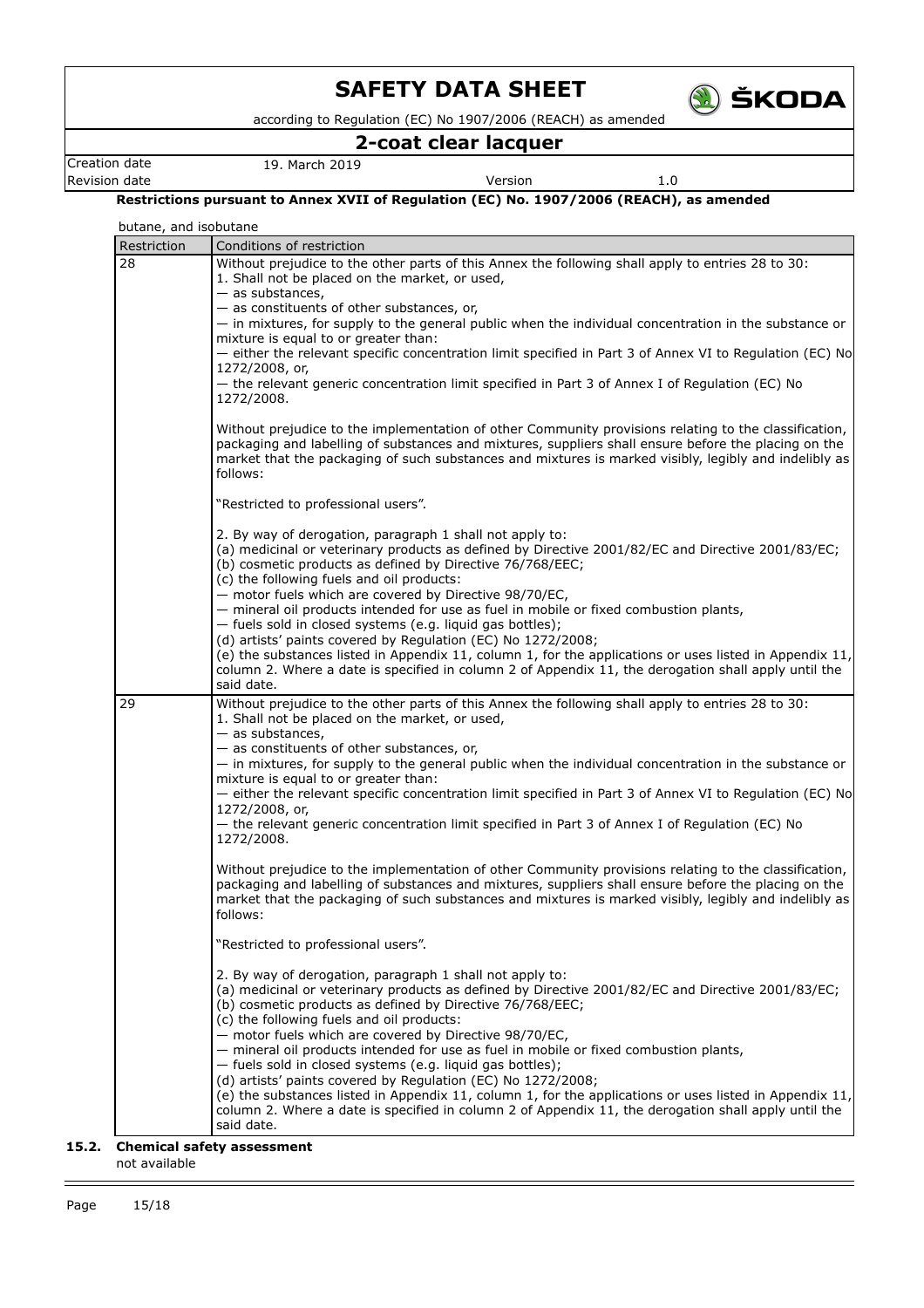

according to Regulation (EC) No 1907/2006 (REACH) as amended

### **2-coat clear lacquer**

| 2-coat clear lacquer                 |                                                                                                                                                                                                                                 |  |  |  |
|--------------------------------------|---------------------------------------------------------------------------------------------------------------------------------------------------------------------------------------------------------------------------------|--|--|--|
| Creation date                        | 19. March 2019                                                                                                                                                                                                                  |  |  |  |
| Revision date                        | Version<br>1.0                                                                                                                                                                                                                  |  |  |  |
| <b>SECTION 16: Other information</b> |                                                                                                                                                                                                                                 |  |  |  |
|                                      | A list of standard risk phrases used in the safety data sheet                                                                                                                                                                   |  |  |  |
| H <sub>220</sub>                     | Extremely flammable gas.                                                                                                                                                                                                        |  |  |  |
| H <sub>222</sub>                     | Extremely flammable aerosol.                                                                                                                                                                                                    |  |  |  |
| H <sub>225</sub>                     | Highly flammable liquid and vapour.                                                                                                                                                                                             |  |  |  |
| H226                                 | Flammable liquid and vapour.                                                                                                                                                                                                    |  |  |  |
| H <sub>229</sub>                     | Pressurised container: May burst if heated.                                                                                                                                                                                     |  |  |  |
| H <sub>280</sub>                     | Contains gas under pressure; may explode if heated.                                                                                                                                                                             |  |  |  |
| H304                                 | May be fatal if swallowed and enters airways.                                                                                                                                                                                   |  |  |  |
| H315                                 | Causes skin irritation.                                                                                                                                                                                                         |  |  |  |
| H317                                 | May cause an allergic skin reaction.                                                                                                                                                                                            |  |  |  |
| H319                                 | Causes serious eye irritation.                                                                                                                                                                                                  |  |  |  |
| H335                                 | May cause respiratory irritation.                                                                                                                                                                                               |  |  |  |
| H336                                 | May cause drowsiness or dizziness.                                                                                                                                                                                              |  |  |  |
| H373                                 | May cause damage to organs through prolonged or repeated exposure.                                                                                                                                                              |  |  |  |
| H412                                 | Harmful to aquatic life with long lasting effects.                                                                                                                                                                              |  |  |  |
| H312+H332                            | Harmful in contact with skin or if inhaled.                                                                                                                                                                                     |  |  |  |
|                                      |                                                                                                                                                                                                                                 |  |  |  |
| P102                                 | Guidelines for safe handling used in the safety data sheet<br>Keep out of reach of children.                                                                                                                                    |  |  |  |
| P210                                 | Keep away from heat, hot surfaces, sparks, open flames and other ignition sources. No                                                                                                                                           |  |  |  |
|                                      | smoking.                                                                                                                                                                                                                        |  |  |  |
| P211                                 | Do not spray on an open flame or other ignition source.                                                                                                                                                                         |  |  |  |
| P251                                 | Do not pierce or burn, even after use.                                                                                                                                                                                          |  |  |  |
| P410+P412                            | Protect from sunlight. Do no expose to temperatures exceeding 50 °C.                                                                                                                                                            |  |  |  |
| P501                                 | Dispose of contents/container to by handing over to the person authorized to dispose of                                                                                                                                         |  |  |  |
|                                      | waste or by returning to the supplier.                                                                                                                                                                                          |  |  |  |
| P101                                 | If medical advice is needed, have product container or label at hand.                                                                                                                                                           |  |  |  |
| P103                                 | Read label before use.                                                                                                                                                                                                          |  |  |  |
| P261                                 | Avoid breathing mist/vapours/spray.                                                                                                                                                                                             |  |  |  |
| P271                                 | Use only outdoors or in a well-ventilated area.                                                                                                                                                                                 |  |  |  |
| P305+P351+P338                       | IF IN EYES: Rinse cautiously with water for several minutes. Remove contact lenses, if<br>present and easy to do. Continue rinsing.                                                                                             |  |  |  |
| P312                                 | Call a doctor if you feel unwell.                                                                                                                                                                                               |  |  |  |
| P337+P313                            | If eye irritation persists: Get medical advice/attention.                                                                                                                                                                       |  |  |  |
|                                      | A list of additional standard phrases used in the safety data sheet                                                                                                                                                             |  |  |  |
| <b>EUH 066</b>                       | Repeated exposure may cause skin dryness or cracking.                                                                                                                                                                           |  |  |  |
| <b>EUH 208</b>                       | Contains n-butyl methacrylate. May produce an allergic reaction.                                                                                                                                                                |  |  |  |
|                                      | Other important information about human health protection                                                                                                                                                                       |  |  |  |
|                                      | The product must not be - unless specifically approved by the manufacturer/importer - used for purposes other than<br>as per the Section 1. The user is responsible for adherence to all related health protection regulations. |  |  |  |
|                                      | Key to abbreviations and acronyms used in the safety data sheet                                                                                                                                                                 |  |  |  |
| ADR                                  | European agreement concerning the international carriage of dangerous goods by road                                                                                                                                             |  |  |  |
| <b>BCF</b>                           | <b>Bioconcentration Factor</b>                                                                                                                                                                                                  |  |  |  |
| CAS                                  | <b>Chemical Abstracts Service</b>                                                                                                                                                                                               |  |  |  |
| <b>CLP</b>                           | Regulation (EC) No 1272/2008 on classification, labelling and packaging of substance and<br>mixtures                                                                                                                            |  |  |  |
| <b>DNEL</b>                          | Derived no-effect level                                                                                                                                                                                                         |  |  |  |
| EC                                   | Identification code for each substance listed in EINECS                                                                                                                                                                         |  |  |  |
| EC <sub>50</sub>                     | Concentration of a substance when it is affected 50% of the population                                                                                                                                                          |  |  |  |
| <b>EINECS</b>                        | European Inventory of Existing Commercial Chemical Substances                                                                                                                                                                   |  |  |  |
| EmS                                  | Emergency plan                                                                                                                                                                                                                  |  |  |  |
| EU                                   | European Union                                                                                                                                                                                                                  |  |  |  |
| IATA                                 | <b>International Air Transport Association</b>                                                                                                                                                                                  |  |  |  |
| IBC                                  | International Code For The Construction And Equipment of Ships Carrying Dangerous                                                                                                                                               |  |  |  |
|                                      | Chemicals                                                                                                                                                                                                                       |  |  |  |
| IC <sub>50</sub>                     | Concentration causing 50% blockade                                                                                                                                                                                              |  |  |  |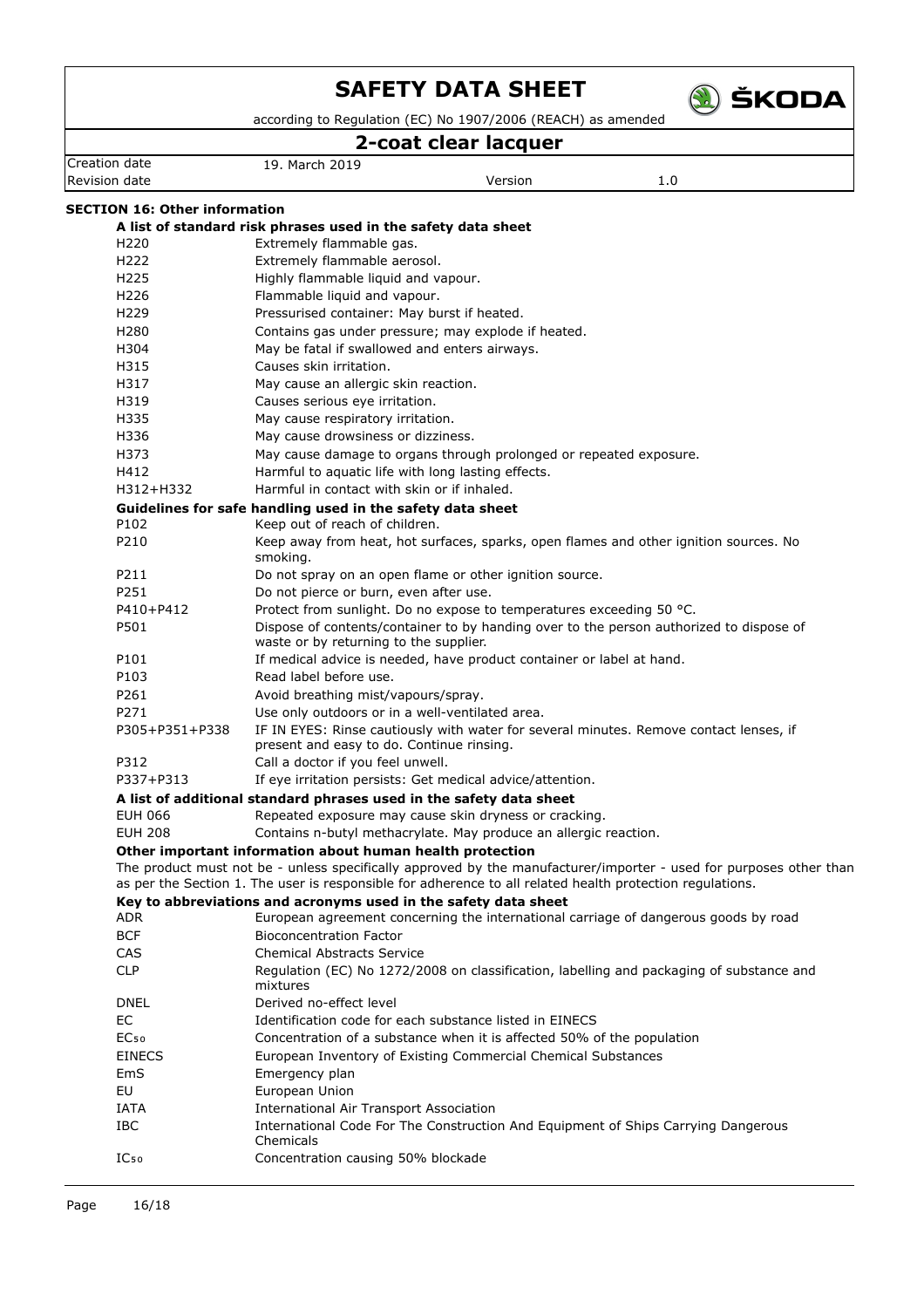

according to Regulation (EC) No 1907/2006 (REACH) as amended

### **2-coat clear lacquer**

|                  | <u>aan nan ina</u>                                                                                   |
|------------------|------------------------------------------------------------------------------------------------------|
| Creation date    | 19. March 2019                                                                                       |
| Revision date    | 1.0<br>Version                                                                                       |
| <b>ICAO</b>      | <b>International Civil Aviation Organization</b>                                                     |
| <b>IMDG</b>      | <b>International Maritime Dangerous Goods</b>                                                        |
| INCI             | International Nomenclature of Cosmetic Ingredients                                                   |
| <b>ISO</b>       | International Organization for Standardization                                                       |
| <b>IUPAC</b>     | International Union of Pure and Applied Chemistry                                                    |
| LC <sub>50</sub> | Lethal concentration of a substance in which it can be expected death of 50% of the<br>population    |
| LD <sub>50</sub> | Lethal dose of a substance in which it can be expected death of 50% of the population                |
| <b>LOAEC</b>     | Lowest observed adverse effect concentration                                                         |
| <b>LOAEL</b>     | Lowest observed adverse effect level                                                                 |
| log Kow          | Octanol-water partition coefficient                                                                  |
| <b>MARPOL</b>    | International Convention for the Prevention of Pollution From Ships                                  |
| <b>NOAEC</b>     | No observed adverse effect concentration                                                             |
| <b>NOAEL</b>     | No observed adverse effect level                                                                     |
| <b>NOEC</b>      | No observed effect concentration                                                                     |
| <b>NOEL</b>      | No observed effect level                                                                             |
| <b>OEL</b>       | Occupational Exposure Limits                                                                         |
| <b>PBT</b>       | Persistent, Bioaccumulative and Toxic                                                                |
| <b>PNEC</b>      | Predicted no-effect concentration                                                                    |
| ppm              | Parts per million                                                                                    |
| <b>REACH</b>     | Registration, Evaluation, Authorisation and Restriction of Chemicals                                 |
| <b>RID</b>       | Agreement on the transport of dangerous goods by rail                                                |
| UN               | Four-figure identification number of the substance or article taken from the UN Model<br>Regulations |
| <b>UVCB</b>      | Substances of unknown or variable composition, complex reaction products or biological<br>materials  |
| <b>VOC</b>       | Volatile organic compounds                                                                           |
| vPvB             | Very Persistent and very Bioaccumulative                                                             |
| Acute Tox.       | Acute toxicity                                                                                       |
| Aerosol          | Aerosol                                                                                              |
| Aquatic Chronic  | Hazardous to the aquatic environment                                                                 |
| Asp. Tox.        | Aspiration hazard                                                                                    |
| Eye Irrit.       | Eye irritation                                                                                       |
| Flam. Gas        | Flammable gas                                                                                        |
| Flam. Lig.       | Flammable liquid                                                                                     |
| Press, Gas       | Gases under pressure                                                                                 |
| Skin Irrit.      | Skin irritation                                                                                      |
| Skin Sens.       | Skin sensitization                                                                                   |
| <b>STOT RE</b>   | Specific target organ toxicity - repeated exposure                                                   |
| <b>STOT SE</b>   | Specific target organ toxicity - single exposure                                                     |
|                  |                                                                                                      |

### **Training guidelines**

Inform the personnel about the recommended ways of use, mandatory protective equipment, first aid and prohibited ways of handling the product.

### **Recommended restrictions of use**

not available

### **Information about data sources used to compile the Safety Data Sheet**

REGULATION (EC) No. 1907/2006 OF THE EUROPEAN PARLIAMENT AND OF THE COUNCIL (REACH) as amended. REGULATION (EC) No. 1272/2008 OF THE EUROPEAN PARLIAMENT AND OF THE COUNCIL as amended. First aid principles after the exposure to the chemicals (Zásady pro poskytování první pomoci při expozici chemickým látkám, doc. MUDr. Daniela Pelclová, CSc., MUDr. Alexandr Fuchs, CSc., MUDr. Miroslava Hornychová, CSc., MUDr. Zdeňka Trávníčková, CSc., Jiřina Fridrichovská, prom. chem.). Data from the manufacturer of the substance / mixture, if available - information from registration dossiers.

### **More information**

Classification procedure - calculation method.